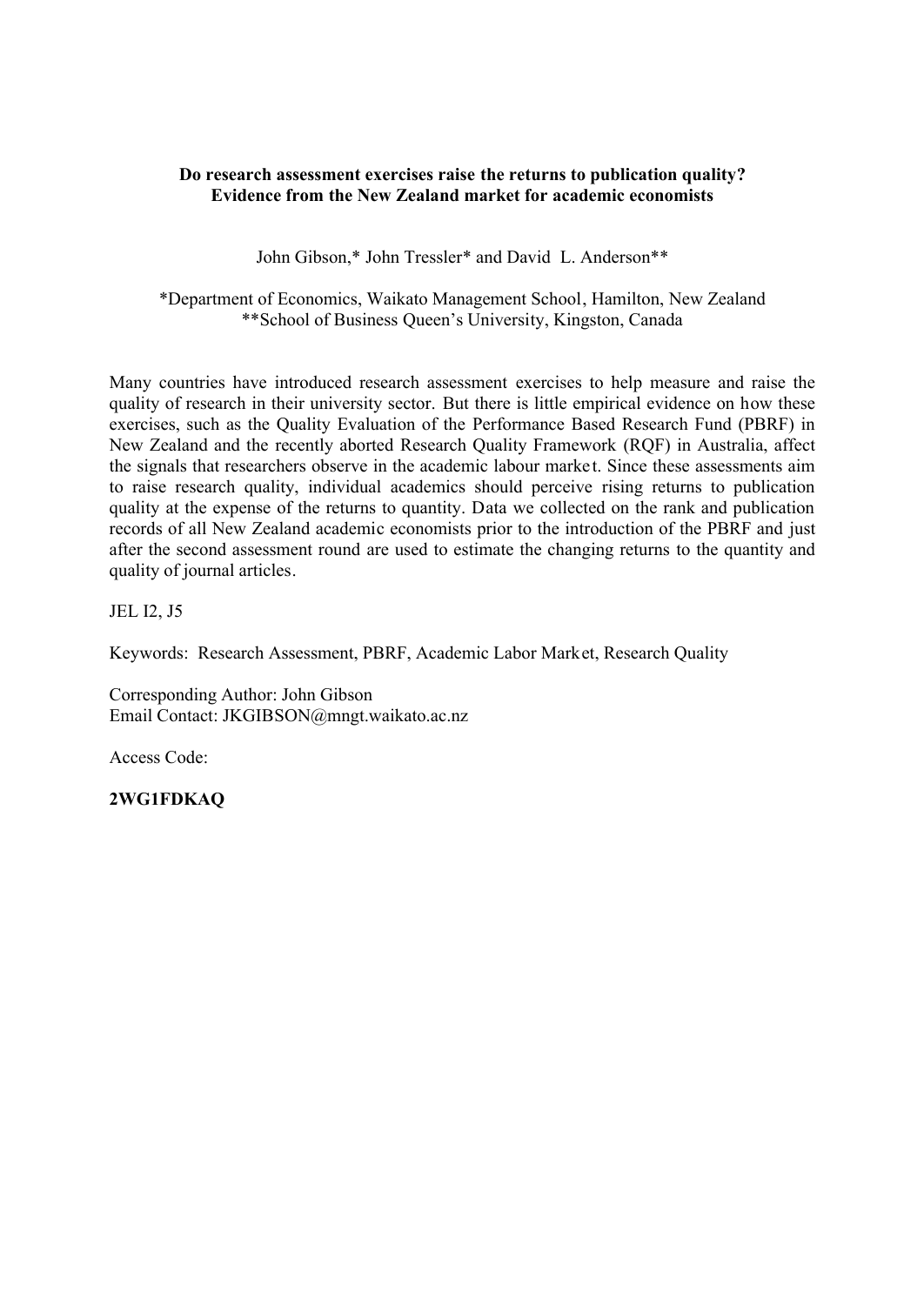### **I. Introduction**

Many countries have introduced research assessment exercises to help measure and raise the quality of research carried out in their university sector. These include the Research Assessment Exercise (RAE) in the United Kingdom, which began in 1986, a similarly named assessment that began in Hong Kong in the early 1990s, and the Quality Evaluation of the Performance Based Research Fund (PBRF) in New Zealand, which started in 2003. Until recently abandoned, a similar exercise was planned for Australia, in the form of the Research Quality Framework.

Although these assessments differ in their details, a common aim is to enable research funds to be concentrated into more research active units (Cave, Hanney and Kogan 1991). According to the Tertiary Education Commission (TEC), who administer the PBRF in New Zealand, the goal is to "reward research activities of national and international excellence" with universities encouraged to "aim for depth rather than breadth in their research capacity" (TEC, 2004, p. 1). In New Zealand, the mechanism for achieving this goal is an allocation of funds, equivalent to over one-fifth of total university funding, on the basis of research quality. Since most of the money in the PBRF was previously paid to universities on the basis of enrolments, it largely involves re-allocating funds between universities, which may yield some static efficiency gains. For example, Hazledine and Kurniawan (2005) estimate a one percent increase in research output of the New Zealand university sector following the PBRF re-allocation.<sup>1</sup>

Since both direct costs and indirect compliance costs of research assessments are likely to exceed the value of extra research resulting from static efficiency gains, such assessments only make

 $<sup>1</sup>$  They also consider a hypothetical allocation designed to equate marginal productivity between the universities,</sup> which entails large reallocations of funding but still only raises research output by three percent.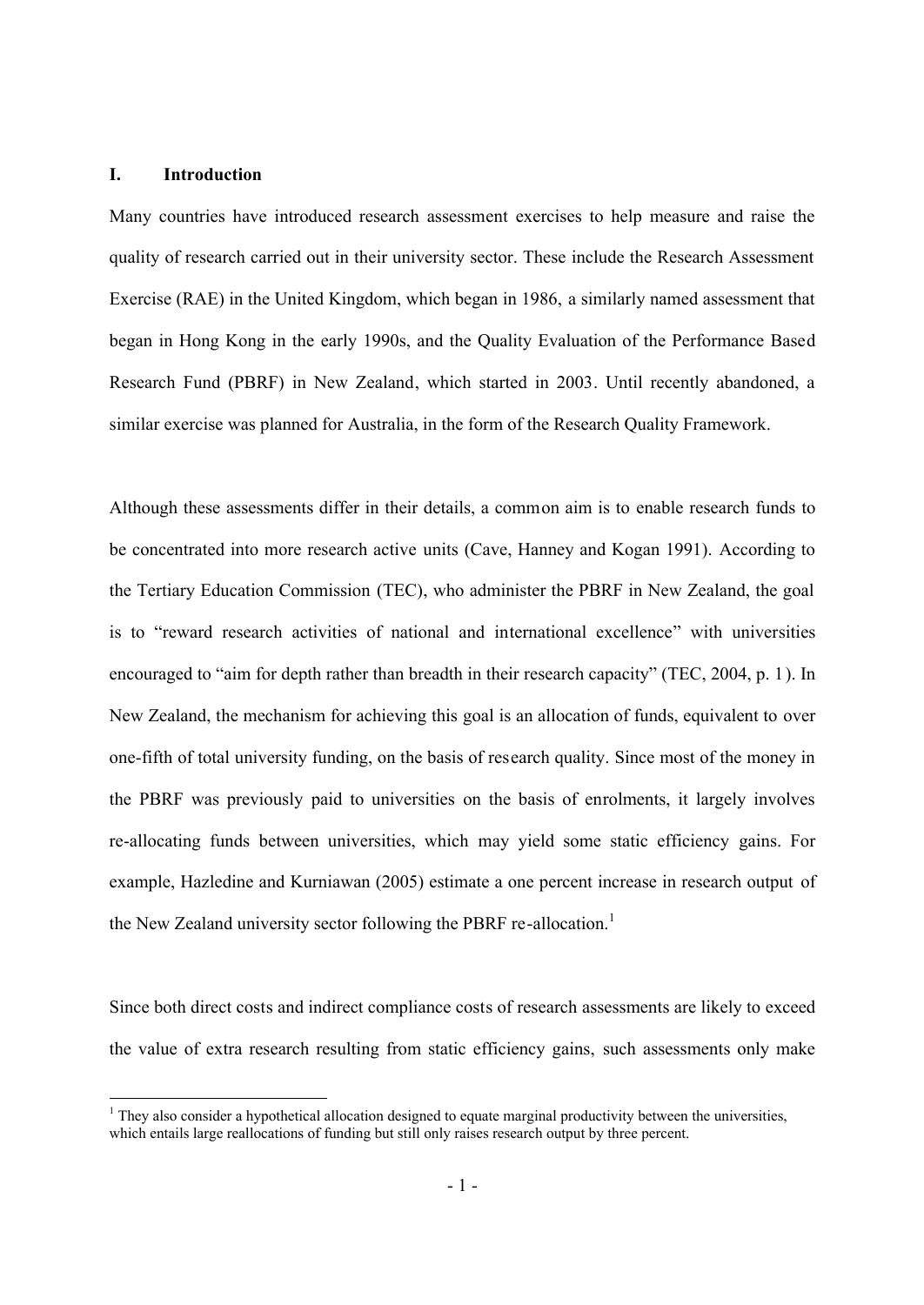economic sense if they also induce dynamic efficiency gains.<sup>2</sup> For example, Evans and Quigley (2006) predict that the PBRF will increase research volume and excellence due to greater competition between New Zealand universities, especially because the quality rating is akin to a tournament which should induce competitors to exert considerable effort. However, for such dynamic efficiency gains to be realized requires individual academics to respond to the incentives created by research incentives and the funding allocations derived from these.

Yet little is known about how research assessments change the signals that academics observe in the labour market and their response to these changed incentives. Studies of the RAE suggest that it did not induce a change in behaviour of either the research inactive or the most active researchers. Only those academics with a moderate interest in research devoted more time to research and less to activities outside the assessment (Talib, 2002). The only empirical estimates of the impact of research assessments on economists we are aware of are by Moore et al (2002). They provide empirical estimates of the effects of the RAE on academic economists in the UK based on 157 curriculum vitae obtained from a survey of 1,000 economists and from websites.<sup>3</sup> Their results suggest that individuals in highly ranked departments increased research output in higher-ranked journals, while those in lower ranked departments increased research output in other journals.<sup>4</sup> They provide evidence to suggest that the productivity increase occurred primarily amongst individuals who were just short of the number of publications required to be included in the RAE, and resulted mainly from existing facility rather than from new hires.

<sup>&</sup>lt;sup>2</sup> Sastry and Bekhadnia (2006) estimate that the RAE has a cost of about £100 million over seven years, although they point out that this may be smaller than the costs of other funding allocation mechanisms. In New Zealand the total compliance and administrative costs of the 2003 Quality Evaluation were estimated to be equivalent to between 2-14 percent of the total allocated PBRF funding for the period 2004-2006 (WEB Research, 2004).

 $3$  The likelihood of response and inclusion of a CV on a website may be related to research performance.

<sup>&</sup>lt;sup>4</sup> Moore et al (2002) define quality journals as those in a list of 60 top journals. Their model for highly ranked departments does not include publications in other journals.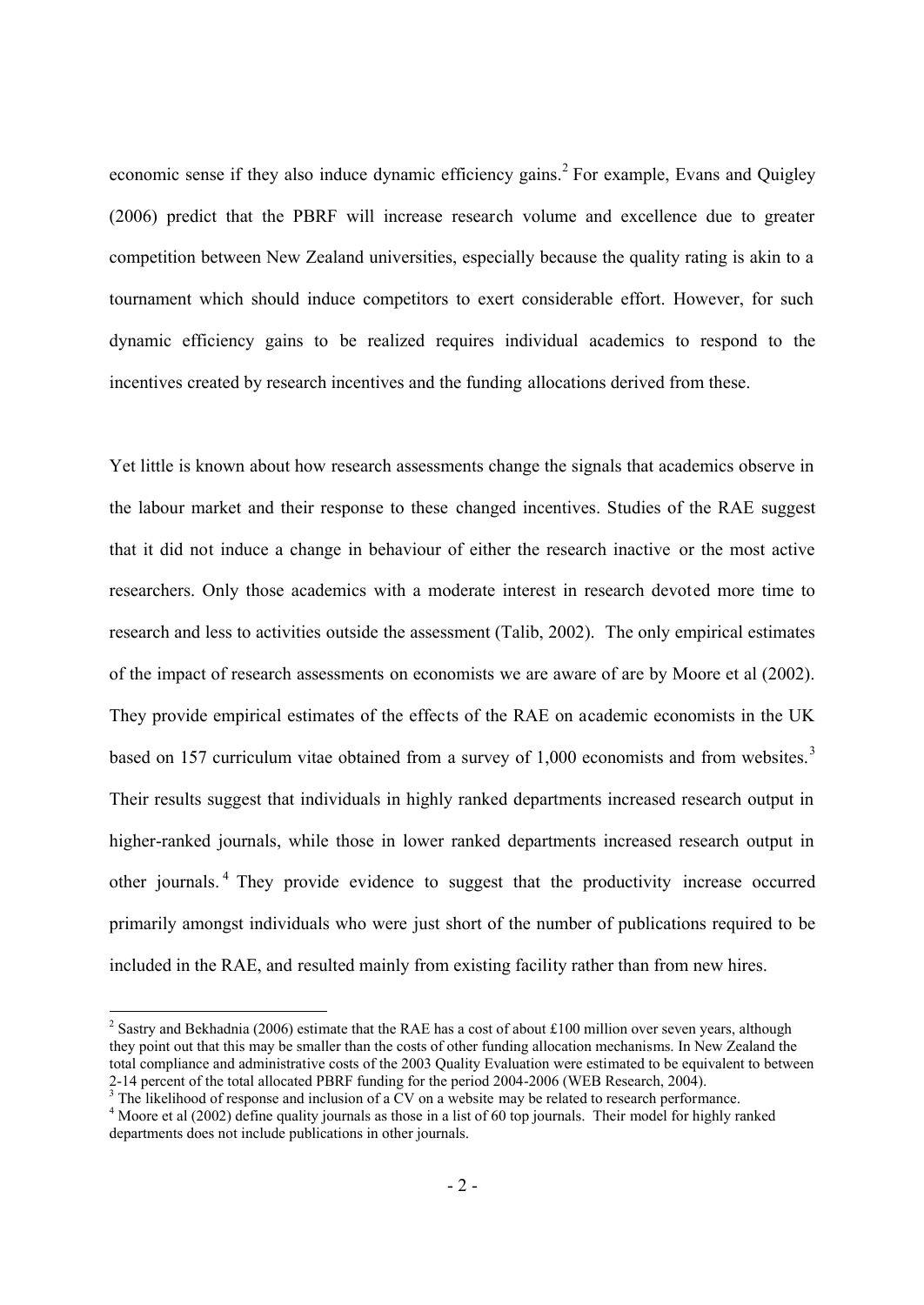In this paper we use data collected by the authors on the rank and publication records of all New Zealand academic economists both prior to the introduction of the PBRF and immediately after the second assessment round.<sup>5</sup> Since this assessment, like others, aims to raise research quality, individual academics should perceive rising returns to publication quality at the expense of the returns to quantity. We therefore test this prediction by regressing academic rank on indicators of lifetime quantity and quality of journal articles published by each academic. Surprisingly, the results indicate that the returns to the quantity of publications exceed the returns to quality in both periods, and difference-in-difference estimates suggest that the relative returns to quality have gone down rather than up.

The PBRF is well suited for this type of study because unlike the British RAE, where the unit of assessment is a department or group, in the PBRF the unit of assessment is the individual academic. According to one New Zealand vice-chancellor, who is also an expert on industrial relations, the unique feature of the PBRF is that it establishes a one-to-one relationship between the research performance of individual academic staff and the reputation and revenue of the institution (Walsh, 2004). Thus the impact of the PBRF should be quickly reflected in the relative rewards accruing to various academic activities, including the rewards for quality versus quantity of publications and we test this proposition with our empirical models.

Moreover, there has been high turnover in New Zealand universities, in part due to recruitment efforts to improve PBRF scores. For example, in the data described below only one-half of academics in New Zealand university economics departments in 2007 were present in 1999.

 $<sup>5</sup>$  These data supplement some that were previously collected and used for departmental ranking exercises by Gibson</sup> (2000) and Anderson and Tressler (2008).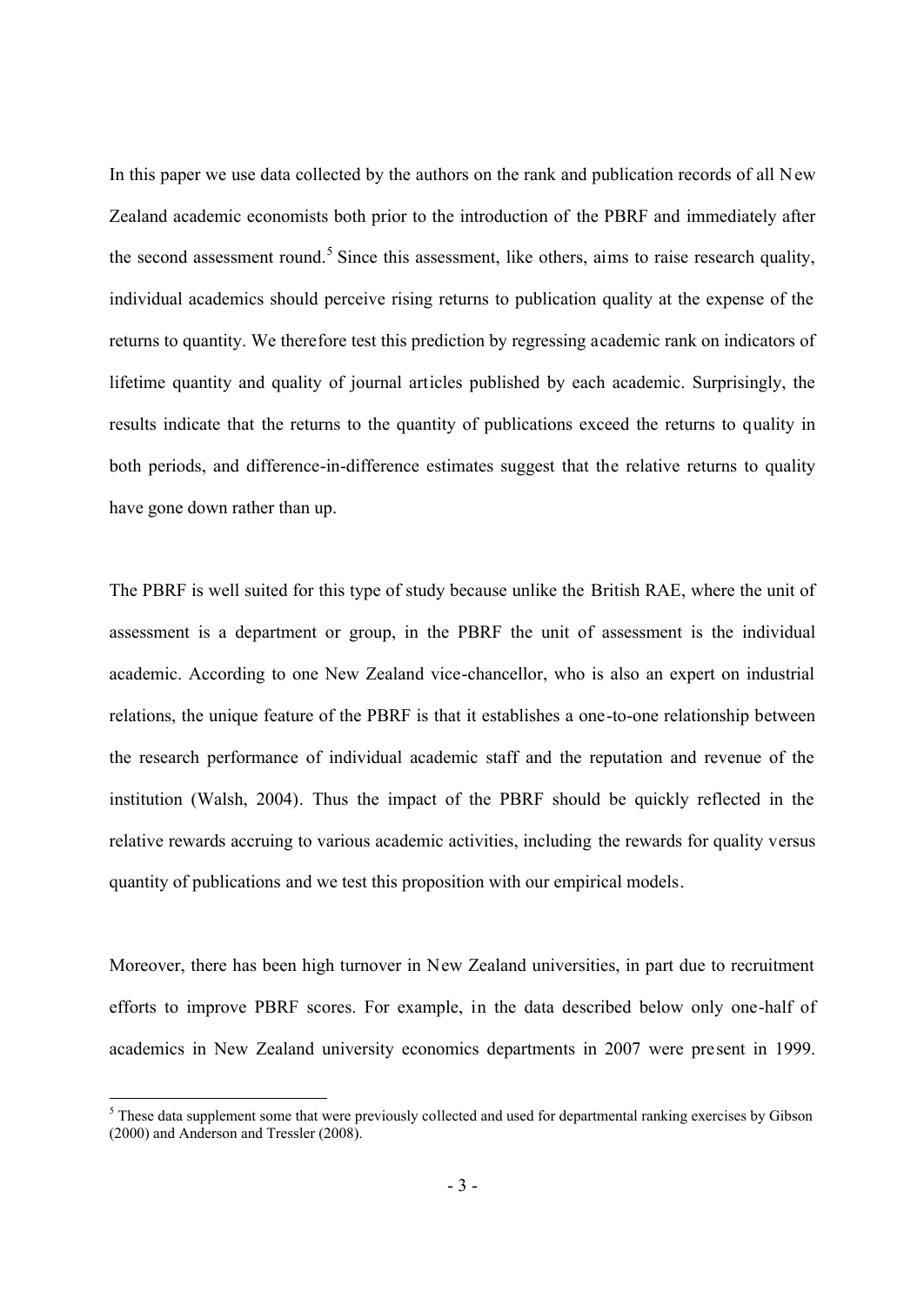Thus even if the remaining vestiges of a tenure system make it difficult for universities to change the labour market conditions of incumbent academics, the relationship between research productivity and rewards for the substantial number of new entrants should reflect the changed incentive structure. We use this feature of the New Zealand data to provide a further test of the hypothesis that research assessments raise the returns to publication quality relative to quantity.

In the next section we review the PBRF process and the outcomes of the 2003 and 2006 rounds, noting the emphasis placed on the quality of research outcomes. The empirical model and the data used are introduced in Section III. In Section IV we present our results and use these to show how the PBRF era influenced the academic labour market in New Zealand, concentrating in particular on changes in the importance of the quantity and quality of research. The key conclusions of the paper are summarized in Section V.

### **II. The Performance-Based Research Fund and the Quality Evaluation Assessments**

The Performance-Based Research Fund (PBRF) was established in 2003 and now provides over one-fifth of university income in New Zealand. The primary goal is for excellent research in the tertiary education sector to be encouraged and rewarded. Specifically, the PBRF attempts:

- to reward and encourage the quality of researchers 60 percent of the fund
- to reflect research degree completions 25 percent of the fund
- to reflect external research income 15 percent of the fund

Sixty percent of the PBRF allocation is based on a Quality Evaluation, which was first completed in 2003 with a second, partial, round in 2006. In the first evaluation, over 8000 academics selected a discipline (from a choice of 41) under which their research would be evaluated, and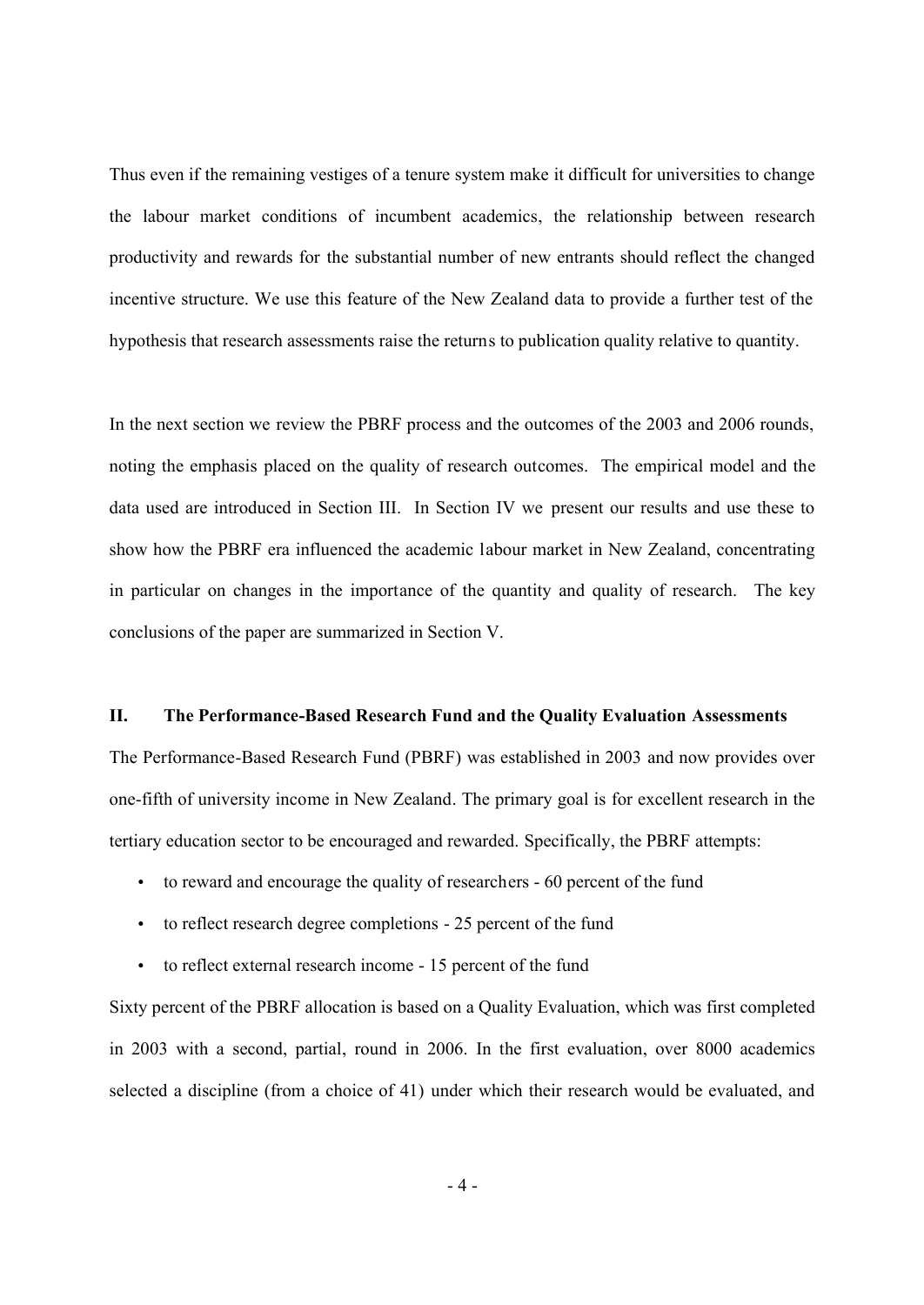submitted an Evidence Portfolio to one of 12 peer review panels (including one for "Business and Economics") summarizing their research activity from 1 January 1997 to 31 December 2002. These portfolios could list up to 50 research outputs, with the four self-nominated as most significant provided in full so panelists could read them. In addition, the portfolios provided indications of Peer Esteem (PE), such as awards and citations, and Contributions to the Research Environment (CRE), such as research student supervision. A grade for each academic was calculated by the panels, using a weighting of 70 percent for the research outputs, and 15 percent for each of the PE and CRE components. These grades of R (research inactive), C (good quality research), B (very good quality research), and A (world class research) were also converted into numeric points with values of zero (R), 2 (C), 6 (B) and 10 (A). These points were then averaged across reporting units and results for each department and university were publicized. The resulting rankings of universities, together with annual data on research degree completions and external research income provides the basis for the annual PBRF funding allocation.

In the first quality evaluation the panels assigned relatively few high grades, with only 5.7 (23.2) percent of PBRF-eligible staff receiving an A (B) grade and almost 40 percent getting an R (Boston, et al, 2005). The rankings in Economics were little better, with five percent receiving an A grade, 31 percent receiving a B and 34 percent an R. Scores were higher in the seco nd evaluation, covering the six years from 1 January 2000 to 31 December 2005, although it is not clear if this resulted from changes in the rules,  $6$  more generous panels, better writing of evidence

 $6$  Two new grades were introduced for New and Emergent researchers, R(NE) and C(NE) and it was also possible for academics to carry forward their 2003 grade, making it only a 'partial' round. However, since most academics scored worse in 2003 than expected, a majority (two-thirds for economics) put forward new portfolios and were reevaluated.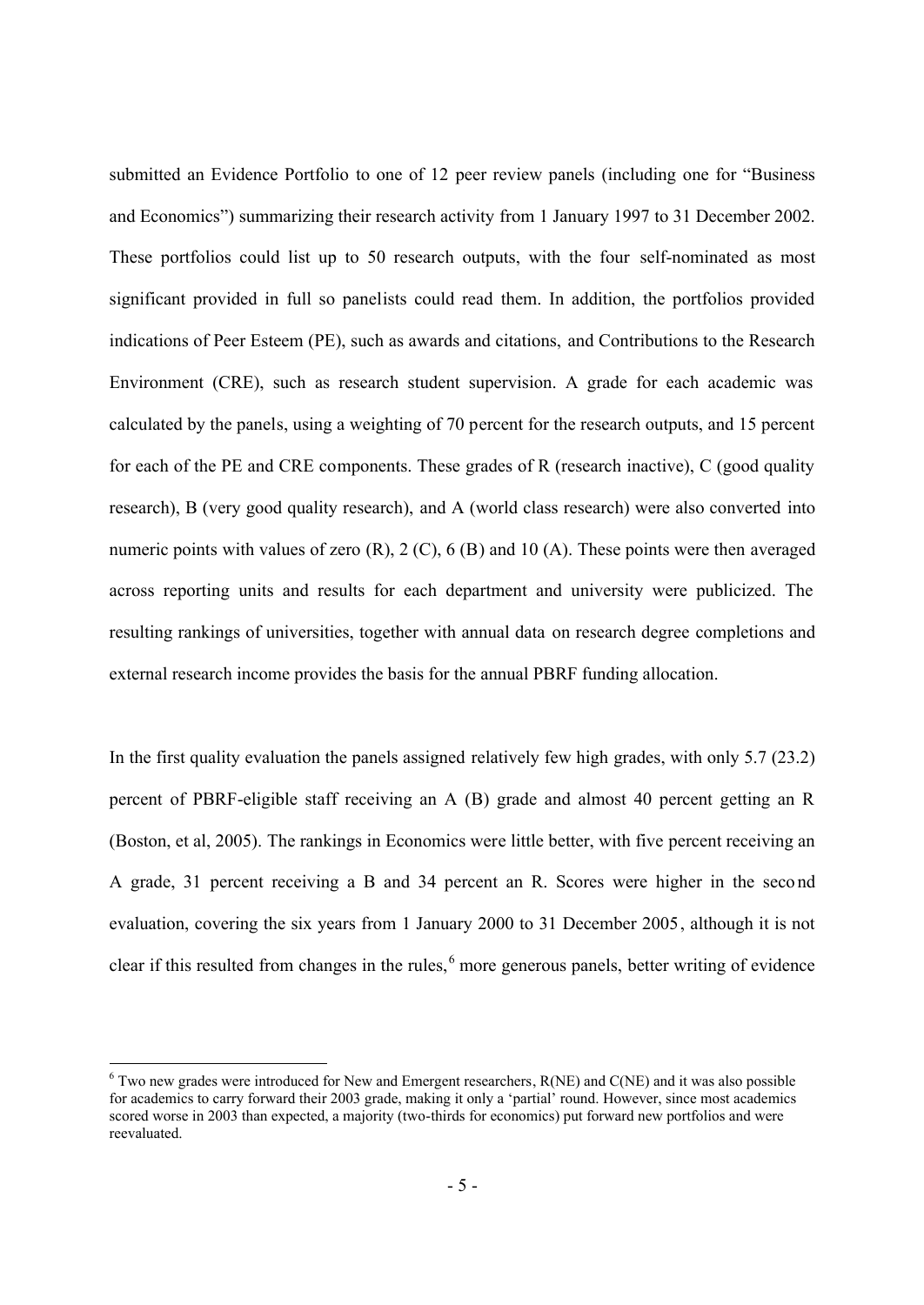portfolios, recruitment of more productive academics,<sup>7</sup> or from genuine improvement in research performance. Across all subjects, the number getting either an A or B rose from 29 percent in 2003 to 33 percent, while for economics, the second evaluation gave an A grade to seven percent, a B grade to 38 percent and the R grade to only 16 percent.

The research assessment for the PBRF is meant to be a quality-orientated exercise. This is apparent both from the low requirement for quantity – only two-thirds of an article per year is needed to assemble an evidence portfolio – and from statements of various sector leaders and researchers. For example, according to the Minister of Tertiary Education: "[T]he PBRF furthers government's aim of improving the average quality of research in the tertiary system and this funding increase will provide additional incentives for tertiary education organisations to strive for research excellence" (Mallard, 2005). The quality assessment is also likely to alter publication strategies. According to Boston et al (2005) the PBRF raises the risk that social scientists will be less inclined to pursue research of an applied nature and research with a strong New Zealand orientation, and that they will be less inclined to publish the results of their research in local journals. However these propositions about raising average quality and changing publication strategies have never been tested in any formal manner.

# **III. The Empirical Model**

There is a substantial literature involving empirical studies of the academic labour market in general, and the market for academic economists specifically.<sup>8</sup> This research has been used to

<sup>&</sup>lt;sup>7</sup> Of the 218 new A grades that were assigned in the 2006 Quality Evaluation (with 412 carried over from 2003), 48 of them (22 percent) were appointments from overseas, as universities used recruitment as a device to raise their quality score.

 $\delta^{\circ}$ Coupé (2004) provides a recent review of research on the market for academic economists.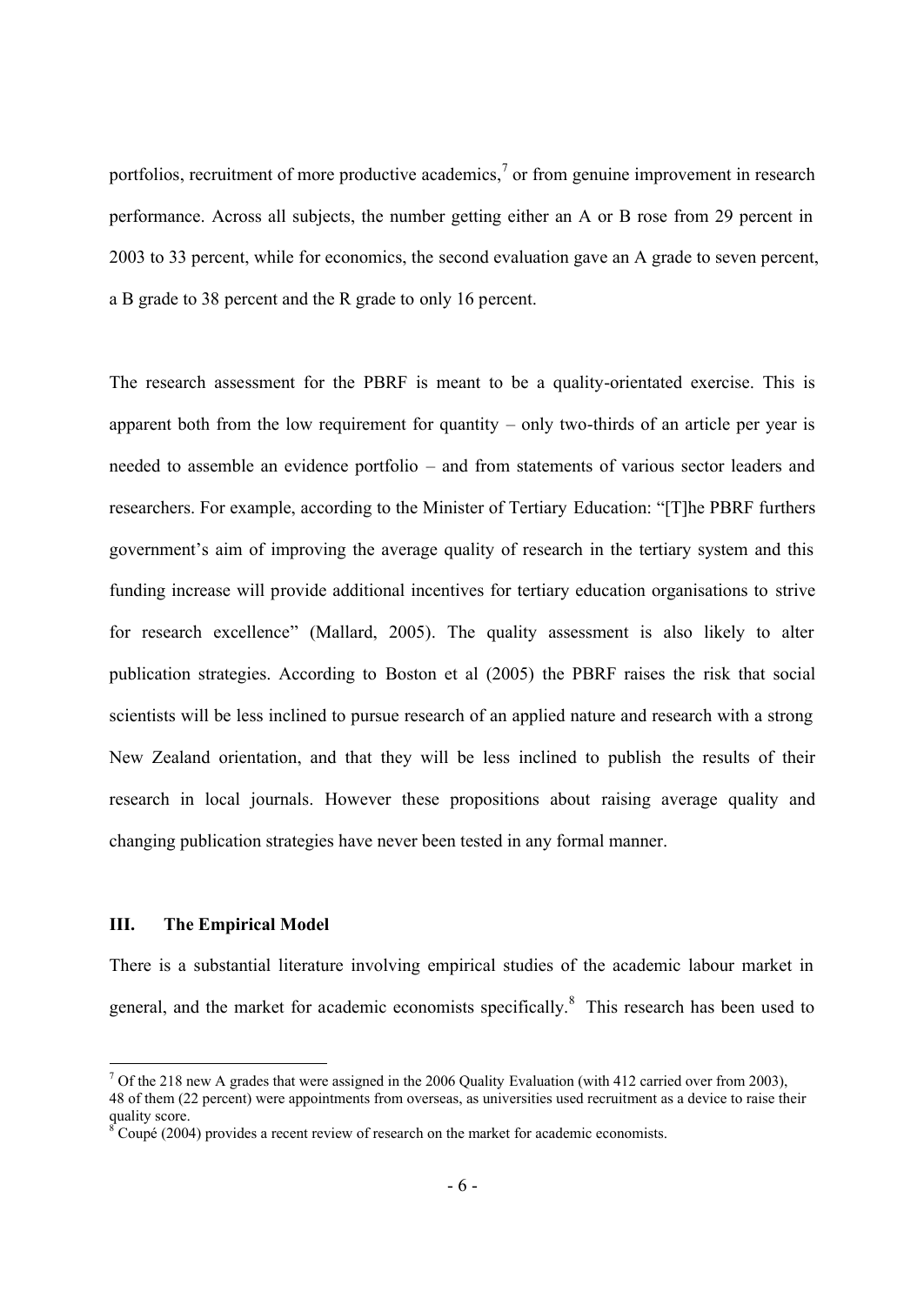consider the negative impact of seniority (Ransom, 1994, Moore et al, 1998, Bratsberg et al, 2003), the return to citations and publications (Moore et al, 2001, Hamermesh, 1989), coauthorship (Sauer, 1988, Moore et al, 2001, Hilmer and Hilmer, 2005), comparisons of returns to research productivity in the U.S. and U.K. (Moore et al, 2007) and economic journal and department rankings Gibson (2000). In this literature a standard approach is to estimate annual salaries as a function of various measures of research productivity and individual characteristics that might affect earnings such as experience (the number of years since receiving a PhD or publication of the first article if earlier), seniority (the number of years at the same institution), quadratic terms associated with experience and seniority, gender, rank administrative responsibility and other variables.

In this paper we use a model in this class to determine whether there have been changes in the academic labour market in the PBRF era, considering in particular whether there have been changes to the returns to the quantity and quality of research. The relationship between some measure of the outcome in the market, income or academic rank, *y<sup>j</sup>* and measures of research quantity and quality,  $n_1$  and  $n_2$  by academic *j* over their career is assumed to be:

$$
y_j = a_1 n_{1j} + a_2 n_{2j} + b_1 x_{1j} + \Lambda + b_k x_{kj} + u_j,
$$

where  $x_i$  ( $i=1,...,k$ ) are control variables reflecting characteristics of individual *j* that might affect market outcomes and  $u_i$  is a random disturbance.

Our dependent variable is academic rank (Lecturer, Senior Lecturer, Associate Professor and Professor). This has a number of advantages compared with salary, which is the more typically used dependent variable. Academic rank is easily observable whereas individual salaries can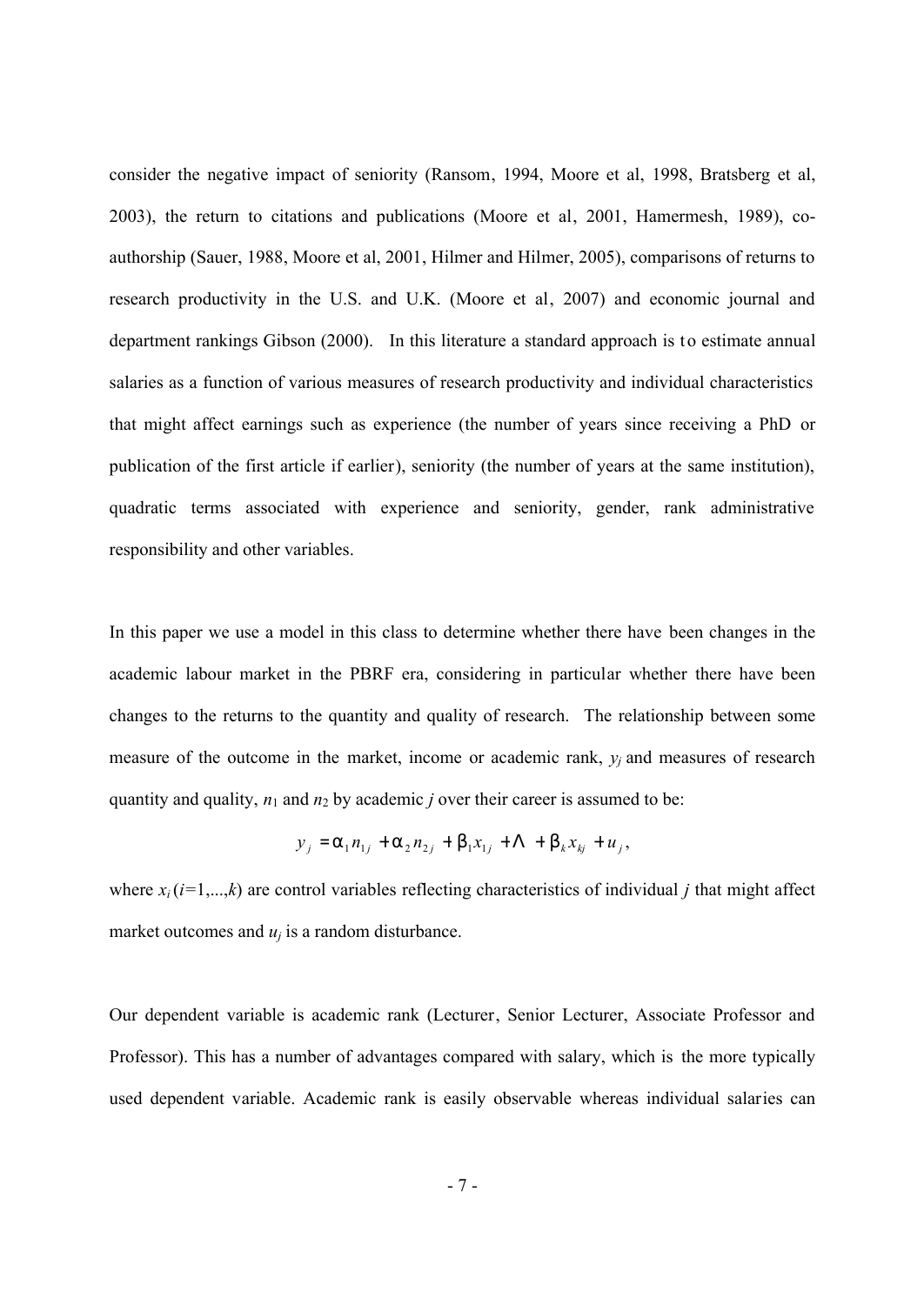only be obtained from surveys, which are likely to be subject to both non-response and reporting biases. For example, previous surveys of academic economists obtain response rates as low as 13 percent (Moore et al, 2007) so robust inferences from such samples are unlikely. Also, Beil and Laband (1996) report that economists appear to understate their income when paying income-contingent professional memberships (to the AEA) so they also may mis-report when answering surveys.

As noted by Boyle (2006) the New Zealand academic system involves the four principal ranks within which there are a number of salary steps. The salary paid to an individual within each rank step is determined by collective agreement negotiated annually with the academic trade union. These salary levels are common to all disciplines except for medicine and dentistry. Academics on individual contracts are usually offered a salary directly related to that negotiated with the union. A salary premium over and above the standard scale is only occasionally paid. Thus academic rank is likely to be a good proxy for salaries in New Zealand.

Academic rank also may be better than salary as an empirical approximation to the utility term in academics' objective function. The problem with replacing the theoretical utility term with an (potentially) observable salary term is that academics are unlikely to be salary maximisers. The pecuniary returns to economists are much greater outside of academia so if it is only salary that academic economists were maximizing they would appear to be employed in the wrong sector. However, since academic rank also captures prestige and perhaps avoidance of unpleasant duties (e.g., teaching first year classes), it may be a more relevant dependent variable than is salary.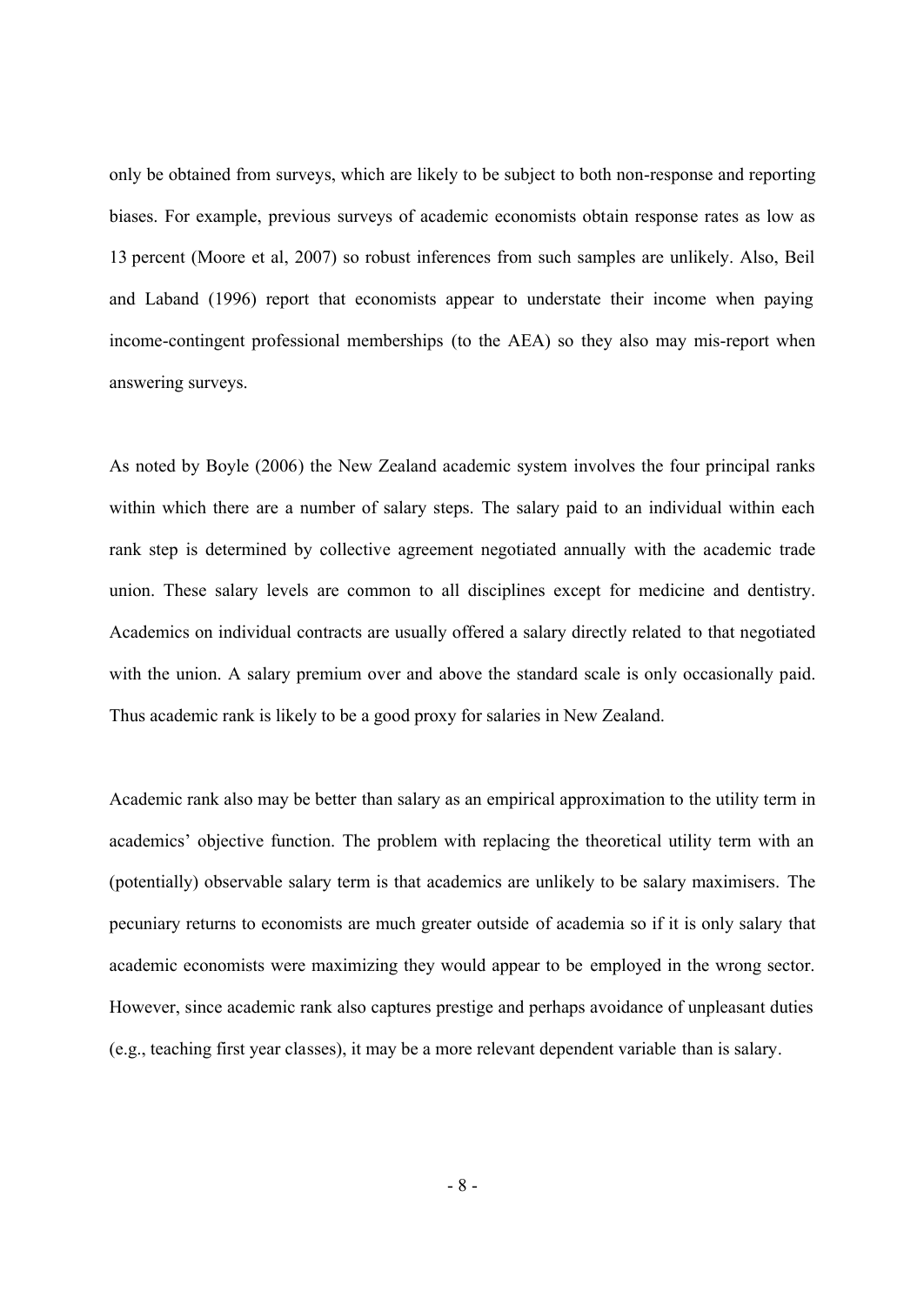Research output is evaluated by considering all refereed articles published in journals included in the *EconLit* database by economists in New Zealand economics departments with a rank of lecturer or above. While it may be desirable to have information on publications other than refereed journals including books, monographs such data are not readily available. However, the bias from these omissions may not be too serious. For example, a previous study of academic economists in New Zealand estimated that the returns to publishing a sole-authored book were equivalent to those from publishing only four pages in a top journal or equivalently six pages in a second tier journal.<sup>9</sup>

Two datasets are used. The first covers members of New Zealand economics departments as at April 1999 and includes their lifetime journal articles, as recorded in *EconLit*, published up until 31 December,  $1998<sup>10</sup>$  Although originally collected for another purpose by Gibson (2000), this dataset is useful for our purposes because it corresponds to a period before the announcement and implementation of the PBRF. The second dataset is for members of New Zealand economics departments as at April 2007, which is just nine months after the Census date for the second PBRF quality evaluation, and this dataset includes lifetime journal articles published up until 31 December 2006.

Following the usual practice we use a "share and size adjusted page" as our unit of output. Multi-authored papers have shares allocated to individuals using the  $1/n$  rule, where n is the number of authors. We also do not distinguish whether an individual is the lead author amongst

<sup>&</sup>lt;sup>9</sup> These "top" and "second tier" journal groups had 12 and 23 members. The full list is reported by Gibson (2000) and is based on previous groupings made by Bairam (1996) and Towe and Wright (1995).

<sup>&</sup>lt;sup>10</sup> The starting date for the electronic records in *EconLit* is 1969 and only two academics in New Zealand economics departments in 1999 had articles dating to that year.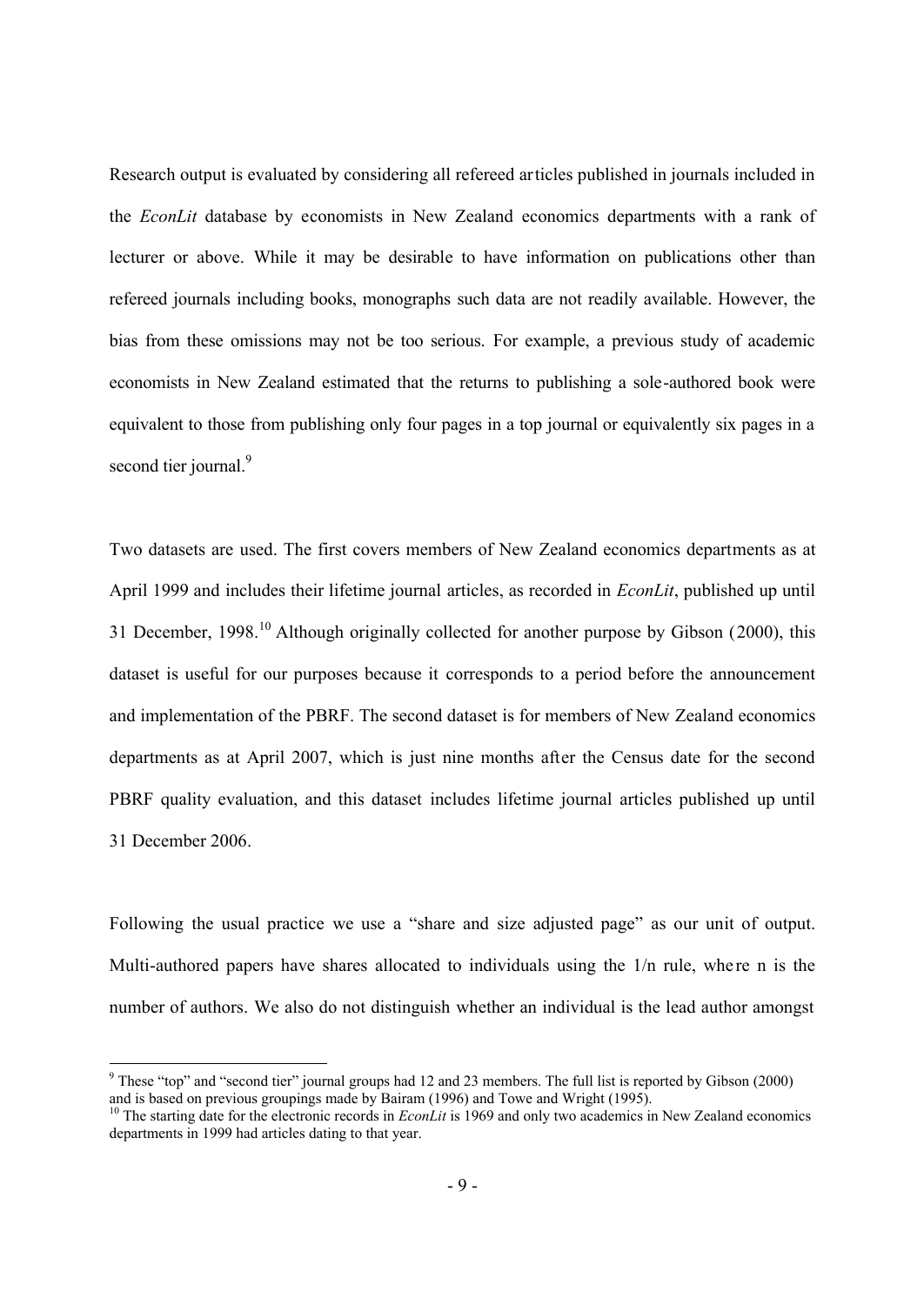co-authors for papers with multiple authors. Evidence in favour of these assump tions is provided by Sauer (1998), Hilmer and Hilmer (2005) and several other studies. Page sizes are adjusted to *Economic Record* page equivalents using correction factors derived from Towe and Wright (1995) and Gibson (2000) for 171 journals. These journals include all of the journals in the top three tiers of the four tier ranking used by Towe and Wright (1995) and also many from the bottom tier. The other journals for which size correction factors were not calculated are in the bottom tier and they are given the average size correction of bottom tier journals (0.60).

Four measures of research quality are developed based on journal weighting schemes commonly used in the literature. Mason, Steagall and Fabritius (1997) (MSF) develop a weighting scheme based on a 1993 survey of U.S. economic department chairs. Respondents were asked to rank journals on the basis of 'four' for the best to 'zero' for the worst. They provide weights for 157 journals. Kalaitzidakis, Mamuneas and Stengos (2003) (KMS) use 1998 citation counts to rank 143 journals. The weighting scheme used adjusts for the age and size of the journal, as well as self-citations and journal impact. Coupé (2003) uses a similar citation based methodology, but covers a broader range of 273 journals. We use Coupé's Impact Factor weighting scheme. Bauwens (1998) uses citation counts and impact factors to allocate journals to four groups, with all other journals placed in Group 5. The top group, Group One, is given a weight of 5 while a weight of 1 is given for Group Five.

All four weighting schemes are scaled so that the *Economic Record* is 1.0. The quality measures are the difference between the total of weighted and unweighted share and size adjusted pages. Thus the addition of a page published in the *Economic Record* would not raise an individual's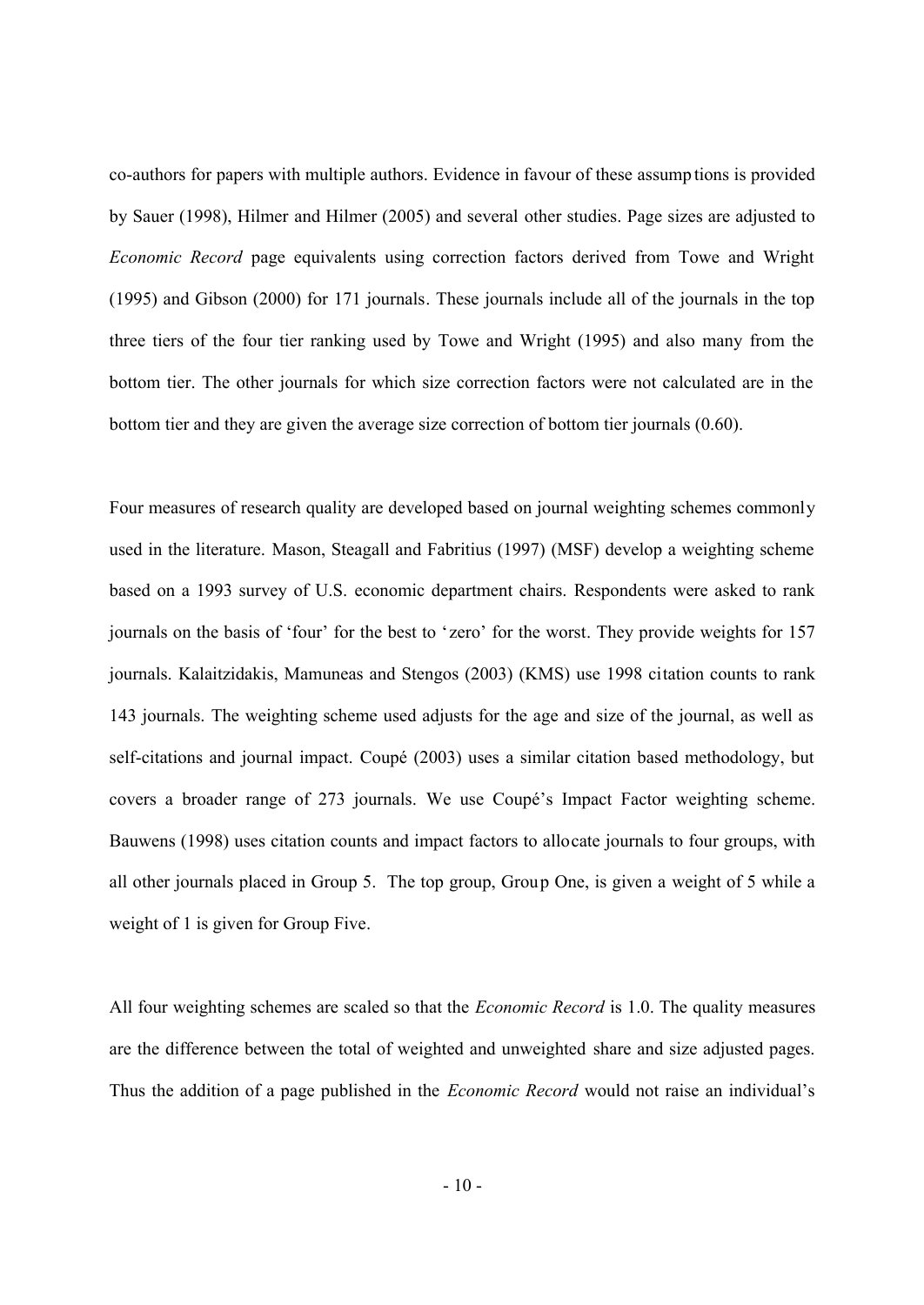quality score, while if they publish in higher ranked journals their quality score increases and publishing in a journal ranked below the *Economic Record* lowers the quality score.<sup>11</sup>

In addition to publication in refereed journals, academic rank is likely to depend on qualifications, experience, seniority, and possibly other research outputs and achievements in teaching and service. To obtain information on some of these factors, the university *Calendars* were checked to see how many years each economist had been with their current university, whether they held a PhD, and where and when that PhD was from. The quality of the PhD granting institution is measured by a binary variable, which equals 1 if the department was one of the top thirty contributors to one or more of five premier journals in economics (Bairam,  $1994$ ).<sup>12</sup> While it might be desirable to have information on other outputs including teaching and service, data on these were not available.

Table 1 presents descriptive statistics on the two datasets. In the first year, before PBRF, there was a 70:30 split in academic rank, with 70 percent being either a Senior Lecturer or Lecturer and only 30 percent being either an Associate Professor or Professor. Eight years later, after the second PBRF assessment, there was a 60:40 split as the number of Associate Professors and Professors increased and the number of Senior Lecturers decreased. The average quantity of research output, as measured by share-and-size-adjusted-pages was one-third higher in 2007 while average quality was somewhat lower using three of the quality measures and higher using the fourth (Coupé weights). Despite this change in academic ranks, the demographic structure was largely the same

<sup>&</sup>lt;sup>11</sup> We initially considered using *New Zealand Economic Papers* (NZEP) as our numeraire since it is the most popular publishing outlet for New Zealand economists (*Economic Record* is third) but NZEP is not ranked in some of these journal weighting schemes so the quality-weighted pages would be zero given the implicit quality weight of zero for NZEP.

<sup>12</sup> The five journals are the *American Economic Review*, *Econometrica*, the *Economic Journal*, the *Journal of Political Economy*, and *the Quarterly Journal of Economics*.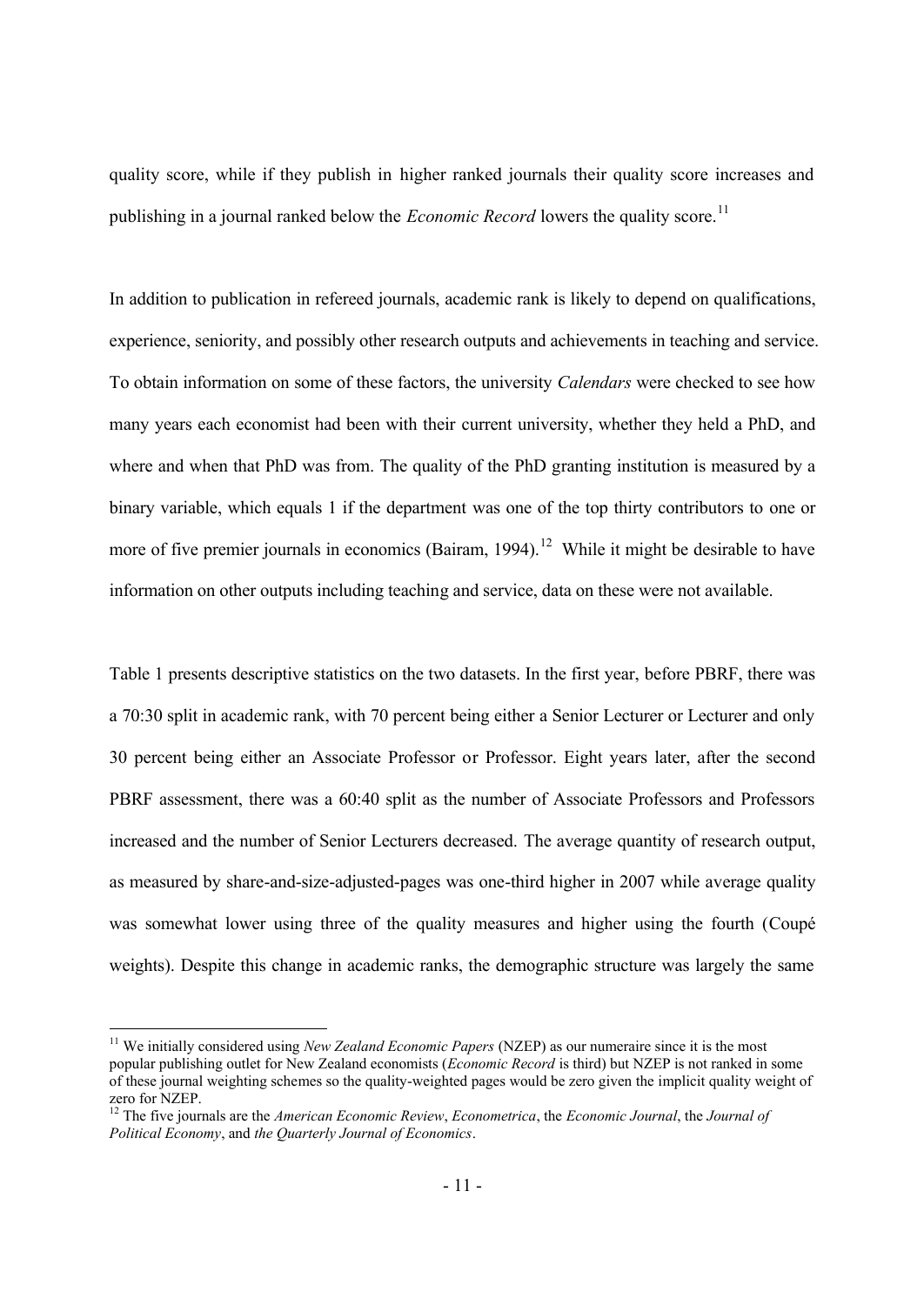in terms of experience (13.9 versus 14.8 years), seniority (10.3 years in both periods), gender (86 percent male versus 78 percent male) and whether holding a PhD (83 percent versus 90 percent) and whether that PhD was from a ranked department (36 percent versus 31 percent). This stability in demographic characteristics occurred despite high turnover, with slightly less than one-half of the academics in 2007 also present in New Zealand economics departments in 1999.

The estimation is carried out using ordered logit models where the probability of observing outcome *i* (e.g., holding Professorial rank) corresponds to the probability that the estimated linear score function, plus random error, *u<sup>j</sup>* is within the range of *cut points* established for the outcome:

$$
\Pr\left(\text{outcome}_j = i\right) = \Pr\left(k_{i-1} < a_1 n_{1j} + a_2 n_{2j} + b_1 x_{1j} + \Lambda + b_k x_{kj} + \sum_{m=1}^8 d_m + u_j \le k_i\right)
$$

where the *a* and *b* coefficients are estimated together with the cut points,  $k_1$ ,  $k_2$ , and  $k_3$ .<sup>13</sup> These cut points give the required value of the score function needed to move from one academic rank to the next. There are also a set of fixed effects  $\delta_m$  included, for the  $(m=8)$  universities since academic rank may also be influenced by the characteristics of the employing institution. For example, some institutions may have to offer applicants a higher academic rank to compensate for some drawbacks of the working environment.

## **IV. Results**

Table 2 contains the ordered logit results for the determinants of academic rank in New Zealand economics departments in 1999, prior to the implementation of the PBRF. There are four sets of estimates, alternately using the Bauwens, Coupé, KMS and MSF weights for journals when

<sup>&</sup>lt;sup>13</sup> An ordered probit model was also used and gave similar results. Ordered logit assumes that  $u_j$  is logistically distributed while ordered probit assumes that it is normally distributed.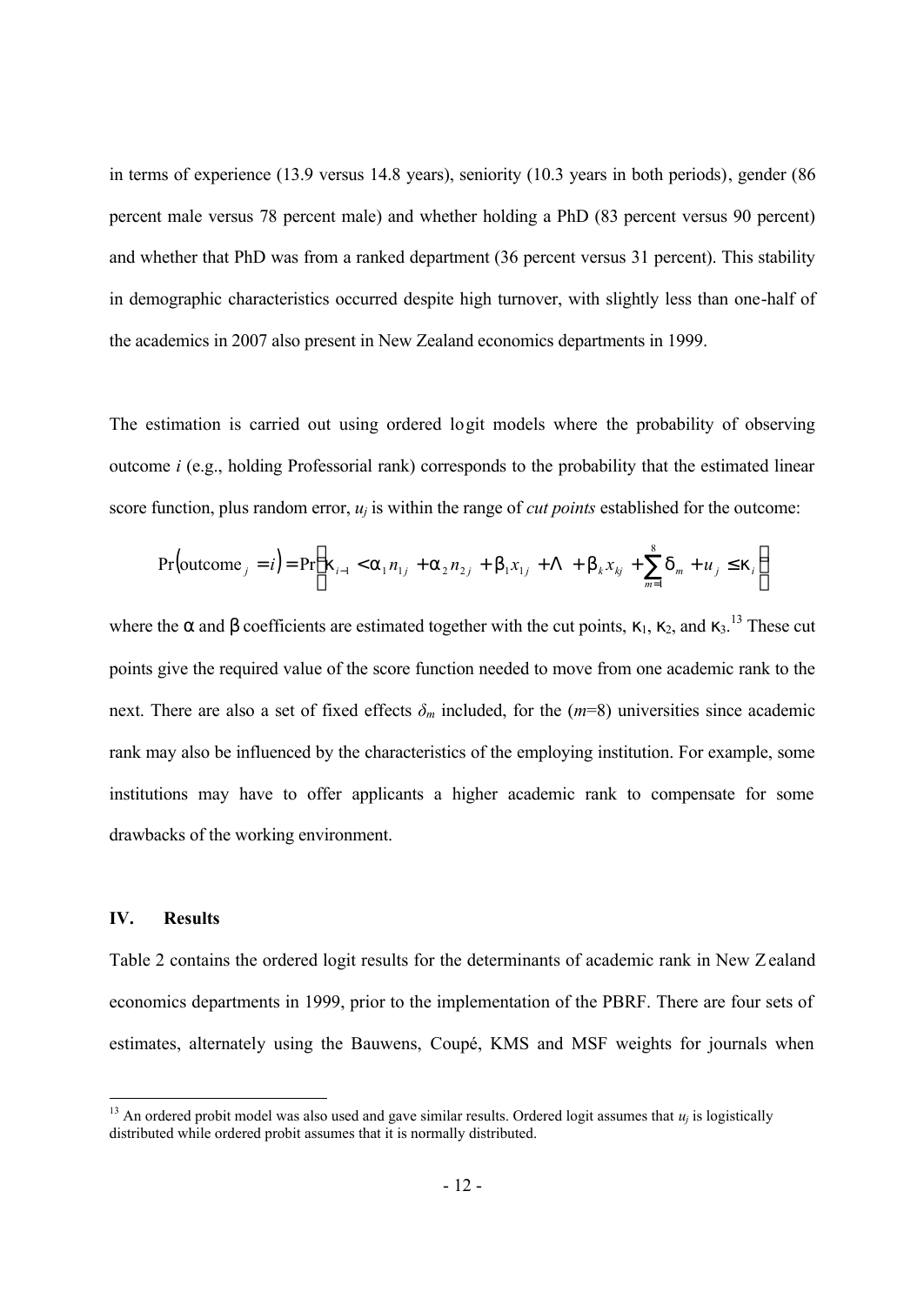constructing the measure of lifetime publication *Quality*. However, the patterns amongst the coefficient estimates are similar with all four sets of weights.

The probability of holding higher academic rank rises with increases in both the quantity and quality of publications. Since the coefficients are not directly interpretable a set of marginal effects for one standard deviation increases in either quantity or quality are calculated and reported along with their bootstrapped standard errors in Table 3. There are four of these marginal effects for each of these ordered logit regressions, since the dependent variable has four outcomes. For example, according to the ordered logit regression when the quality measure uses Bauwens weights, a standard deviation increase in the quantity of (share-and-size-adjusted) journal pages reduces the probability of being a Lecturer (Senior Lecturer) by an average of 9.5 (7.7) percentage points while increasing the probability of being a (Associate) Professor by (3.8) 13.4 percentage points. In comparison, the responses to the standard deviation increase in quality are always slightly smaller in absolute value, at -8.0 (-5.8) percentage points for being a Lecturer (Senior Lecturer) and (3.1) 10.6 percentage points for being a (Associate) Professor.

The pattern of slightly larger marginal effects for increases in quantity than for increases in quality holds regardless of the set of journal weights that are used. However, for the Bauwens, Coupé and KMS weights, not only are the differences in the marginal effects for quality and quantity usually small, with absolute values averaging 1.1 percentage points, they are also not statistically significant. But when the MSF weights are used the difference is more substantial with marginal effects for quantity 11.3 percentage points more than marginal effects for quality at the Professorial level. Moreover, for three of the four levels of academic rank (Associate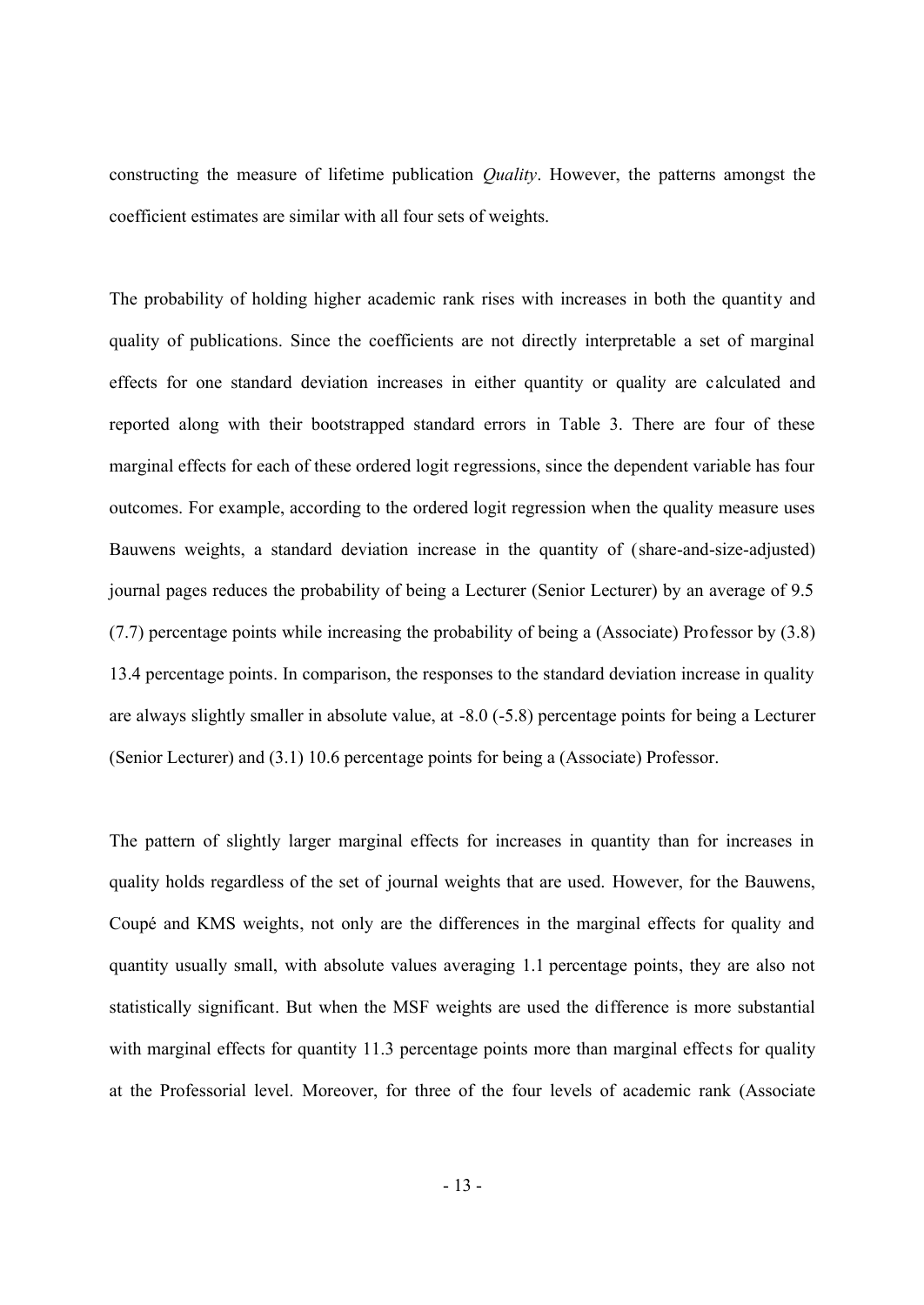Professor is the exception) the difference is statistically significant. Thus it appears that prior to the PBRF and its quality evaluation exercises the New Zealand labour market for academic economists may have rewarded quantity by slightly more than it rewarded quality, although the hypothesis of equal returns cannot be rejected when using some sets of quality weights.

Before turning to how the returns to quality and quantity had changed by 2007 it is worth considering the results for the other variables. According to Table 2, the probability of holding higher academic rank in 1999 rose with years of experience but at a declining rate. Seniority in terms of the number of years employed at the current university had no significant effect once experience is controlled for. There was a large effect of holding a PhD, with the magnitude of the coefficient on this single variable being about one half of that needed to move either from Lecturer to Senior Lecturer or from Senior Lecturer to Associate Professor. There is weak evidence to suggest that economists with PhDs from more highly ranked departments were less likely to hold higher academic rank and there was no significant effect of gender. Amongst the fixed effects the only significant variables are for Lincoln, where academic rank was higher than would be predicted by the other variables and Canterbury where it was lower (but the effect is statistically significant only with the Bauwens weights).

Table 4 contains the ordered logit results for the determinants of academic rank in New Zealand economics departments in 2007, just after the second PBRF Quality Evaluation. While the pattern of results is generally similar to those for 1999 in Table 2 there are several key differences. First, the coefficients on the quality variable are smaller, regardless of the weighting scheme used, and less statistically significant (falling from significant at the one percent level to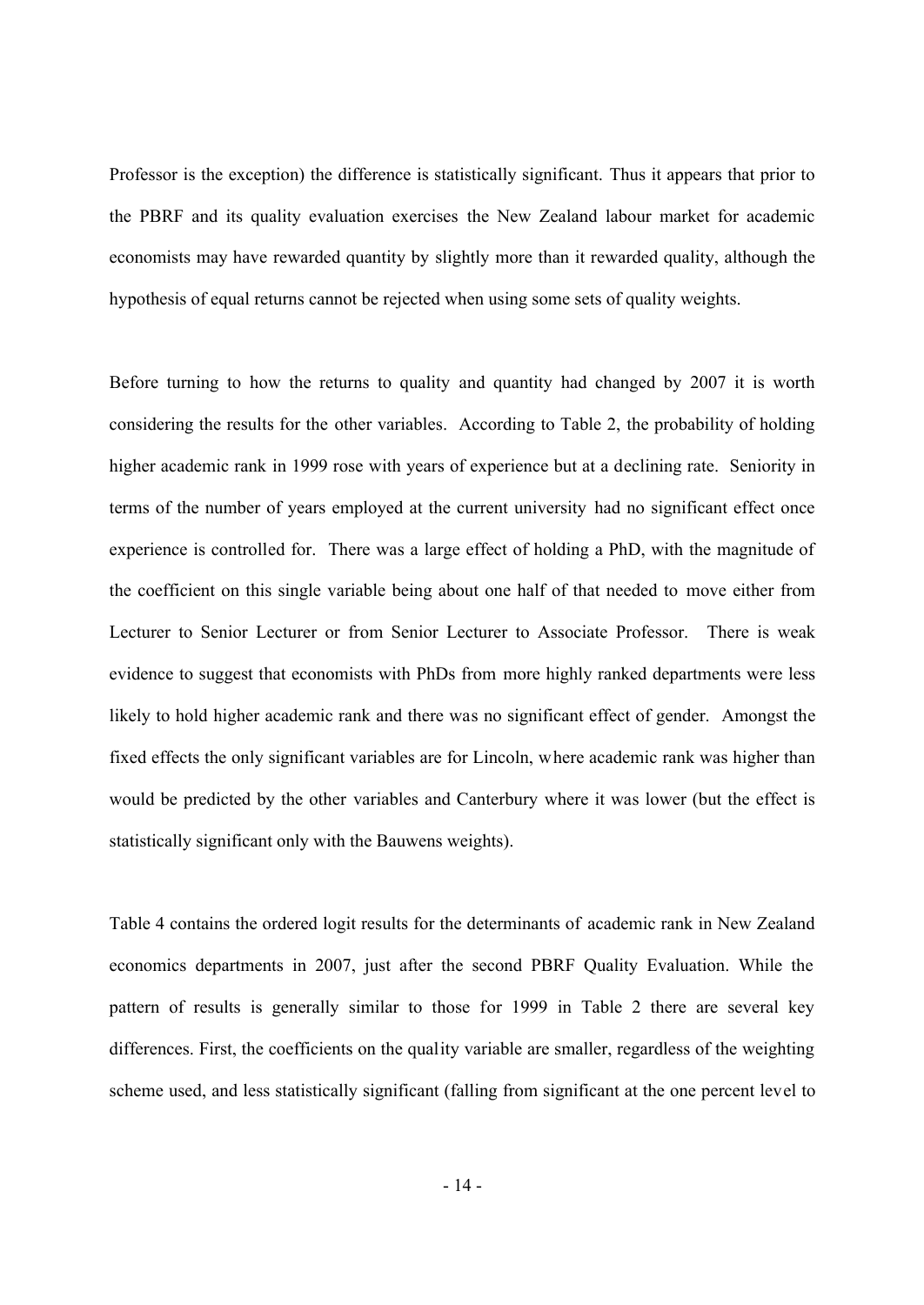the ten percent level when using the KMS weights and from one percent to the five percent level when using the Coupé weights). Second, there is now a negative return to seniority, which is statistically significant at the five percent level in three of the four regressions; this finding is consistent with Ransom (1994) who explains it in terms of the monoposony power of universities that enables lower salaries to be paid to less mobile academics. As Bratsberg et al (2003) note, negative returns could also be the result of "raiding" as high-quality faculty are bid away.<sup>14</sup> Thus the increased significance of a negative return to seniority could be the result of the impact of PBRF on faculty turnover. Third, the premium for being male becomes (weakly) statistically significant in two of the regressions. Finally, the pattern of fixed effects has changed with the only university where academic rank was (statistically significantly) higher than would be predicted by the other variables being the new entrant, AUT, and Victoria being the only one where it was significantly lower (in two of the four specifications).<sup>15</sup> The shifting nature of these fixed effects suggests that it is not possible for individual departments in New Zealand to deviate in the long run from average norms for the productivity level of particular academic ranks, since migration of academics to better rewarded departments should erode any premia.

The marginal effects for quality and quantity in 2007 are reported in Table 5. In comparison with the results in Table 3, the marginal effects for quantity are larger (in absolute terms) than the corresponding values in 1999 for 15 of the 16 combinations (the exception is for the probability of being an Association Professor when using the MSF weights). In contrast, for 12 of the 16 combinations, the marginal effects for quality are smaller (in absolute terms) in 2007 than in

 $\overline{a}$ 

<sup>&</sup>lt;sup>14</sup> Moore et al argue that the estimated negative returns may be the result of a failure to control for the quality of faculty research Moore et al (1998). In contrast Bratsberg et al argue that a failure to control for the positive impact of matching is likely to cause the negative impact of seniority to be underestimated.

<sup>&</sup>lt;sup>15</sup> The statistically negative fixed effects for Victoria persist even if observations from AUT are dropped from the estimation sample.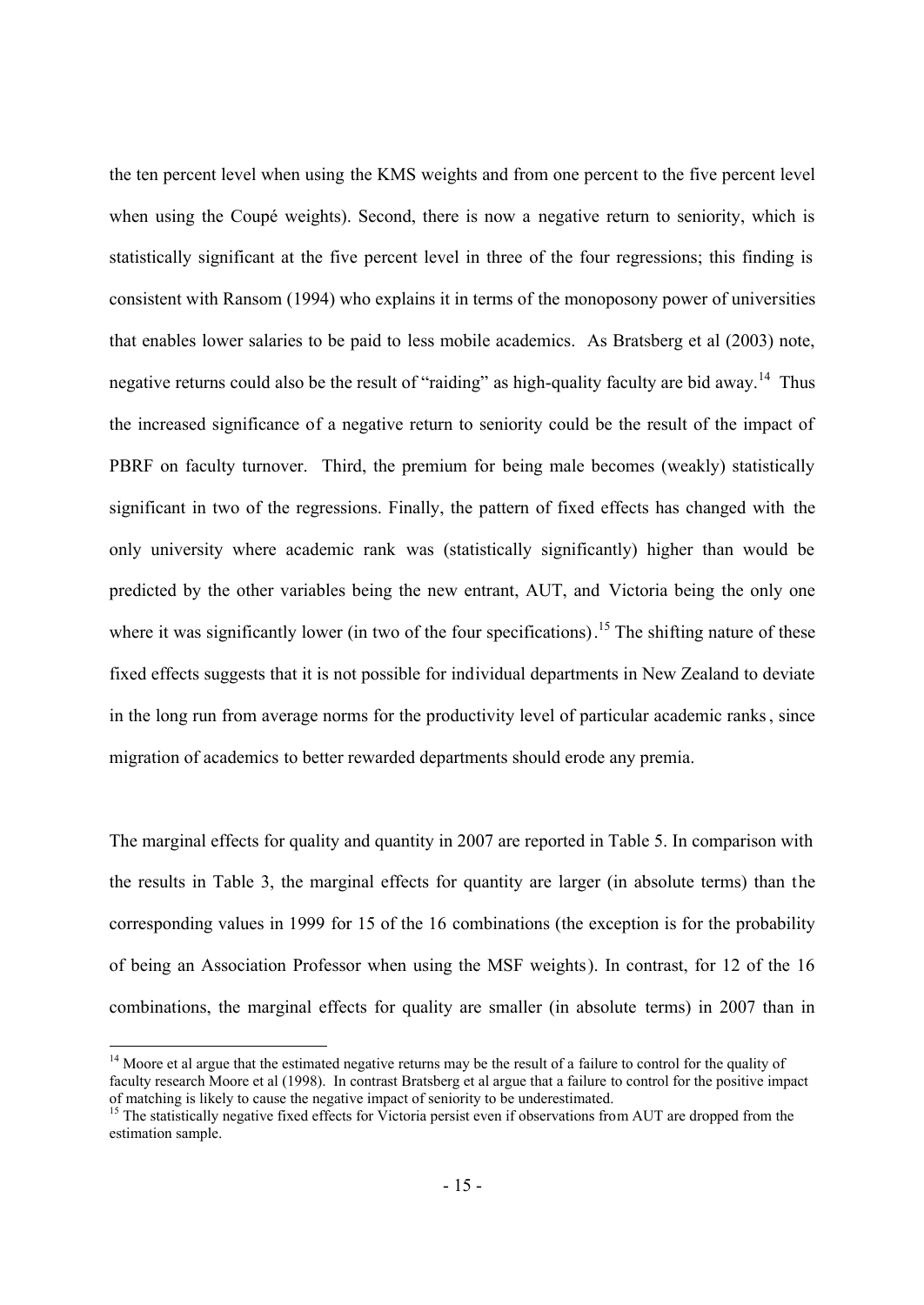1999. Across all sets of weights and levels of academic rank, the gap between the marginal effects for quantity and those for quality in 2007 average 7.6 percentage points, compared with an average gap of 2.5 percentage points in 1999. Furthermore, nine of the 16 differences in marginal effects for quantity and quality in Table 5 are statistically significant whereas only three of 16 were in Table 3, further suggesting that there were significantly higher returns to the quantity than to quality of research in 2007, whereas such a gap was less apparent in 1999.

The differing returns to quality and quantity in 2007 are especially apparent at the Professorial level. Using either the Bauwens, KMS or MSF weights, a standard deviation increase in the total number of pages published raises the probability of being a Professor by at least 10 perc entage points more than a similarly sized increase in the quality of publications, averaged over all academics in New Zealand university economics departments. Using the MSF weights, the gap in marginal effects is twenty percentage points (with a standard error of six percentage points).

Corroborating evidence that there has been a rise in the returns to quantity but not to quality comes from comparing the determinants of academic rank for "incumbent" and "new" faculty in New Zealand economics departments. The logic of this comparison is that while it may be hard for universities to change the labour market conditions of incumbents (unproductive Professors are not demoted to Senior Lecturer), the relationship between research productivity and rewards for new entrants should better reflect contemporary changes in incentive structure. One-half (65/131) of the academic economists in 2007 were not faculty in New Zealand economics departments in 1999 so the ordered logits for 2007 are augmented with an interaction term for these "new" faculty. Although these new faculty have less experience than the incumbents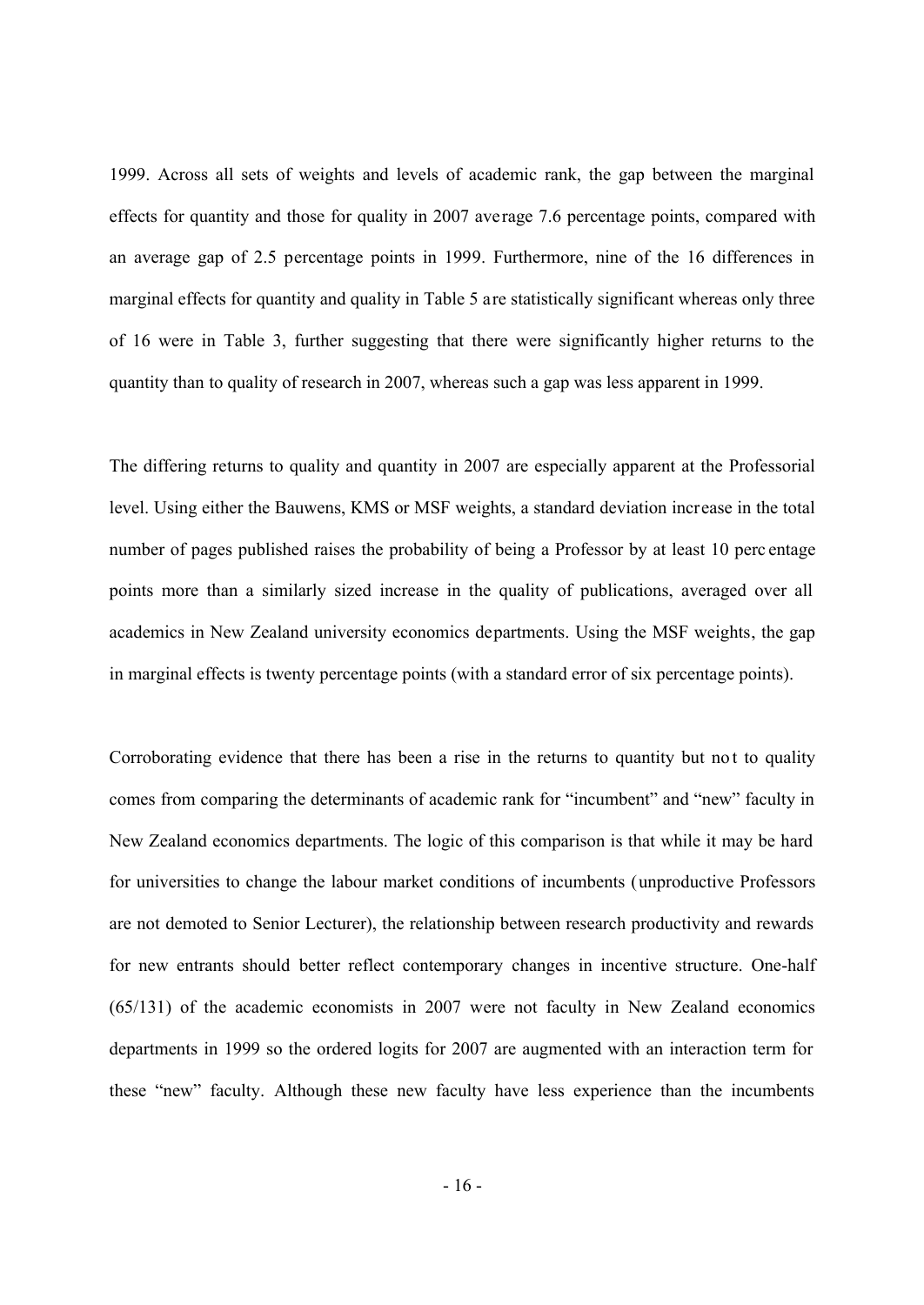(Table 6, column 1), only one-third were Lecturers, and almost one-quarter were Associate Professors or Professors since there was a lot of recruitment at senior levels in the PBRF era.

The results reported in Table 6 show that a considerable premium for *quantity* but not quality accrued to academics that were relatively new arrivals to New Zealand university economics departments in 2007. Using all four weighting schemes, the (Quantity  $\times$  New) interaction term is statistically significant and large, compared with the quantity term for the incumbents. Thus, a share-and-size adjusted page published by new entrants to New Zealand university economics departments increases the linear score function determining academic rank by much more than does the same page for incumbents. In contrast, the (Quality  $\times$  New) interaction is always close to zero and is statistically insignificant, indicating no quality premium accruing to the new entrants. In terms of marginal effects, the difference-in-differences:

$$
\left(\left(\Delta P/\Delta X\right)_{QUAN}-\left(\Delta P/\Delta X\right)_{QUAL}\right)_{NEW}-\left(\left(\Delta P/\Delta X\right)_{QUAN}-\left(\Delta P/\Delta X\right)_{QUAL}\right)_{INCUMBENT}
$$

average 14.3 percentage points across all four academic ranks and all four weighting schemes.<sup>16</sup> To the extent that the relationship between productivity and academic rank for new entrants better reflects current incentive structures than does the relationship for incumbents, it appears that contrary to the professed aims of the PBRF there has been an increased reward for quantity but not for quality amongst academic economists in New Zealand.

### **V. Conclusions**

Research assessment exercises like the Quality Evaluation for New Zealand's Performance Based Research Fund typically aim to increase the quality of research in the university sector.

<sup>&</sup>lt;sup>16</sup> To save space these marginal effects estimates are not reported but can be obtained from the authors.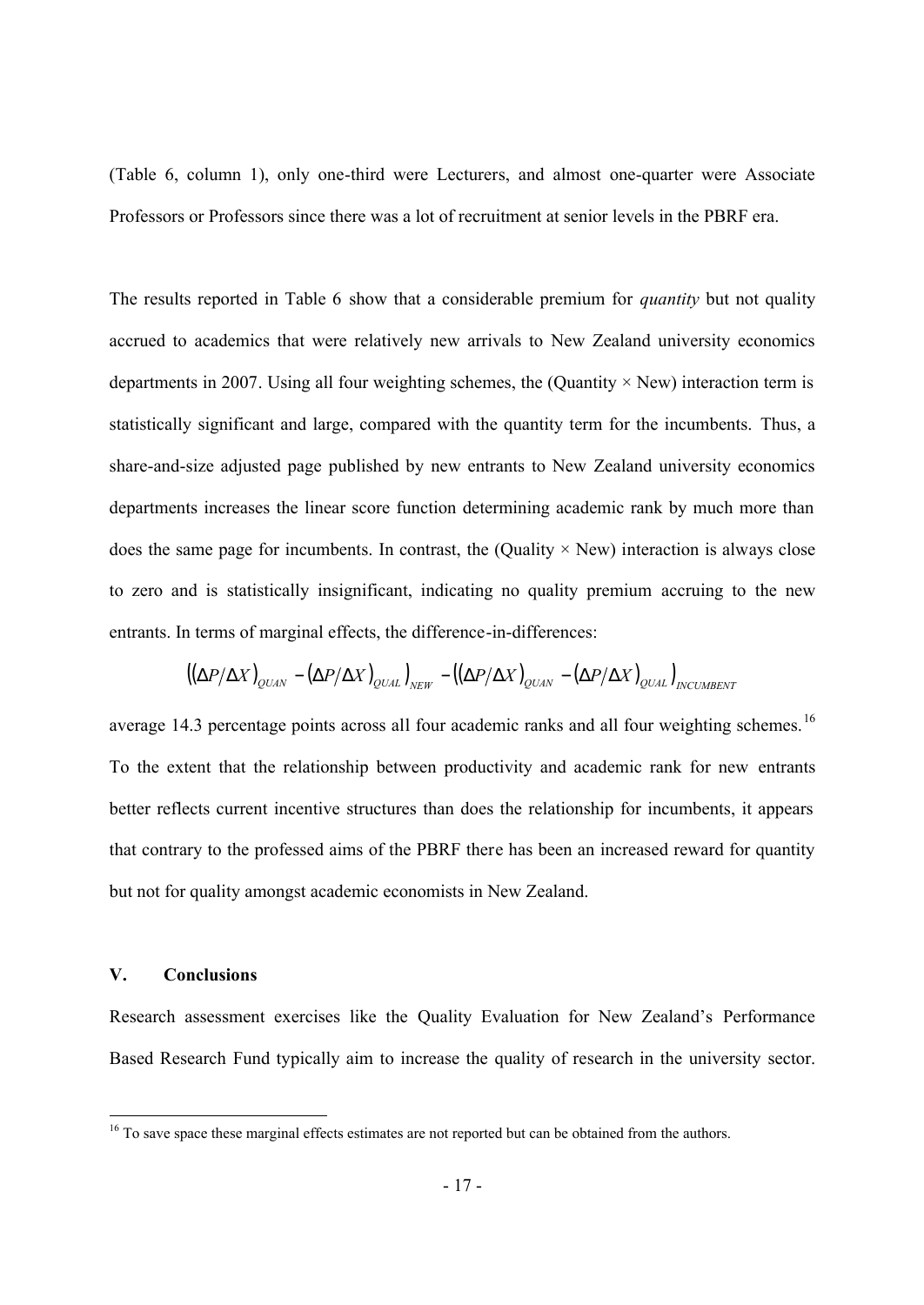Such exercises can also be expected to impact on the operation of the academic labour market and the signals that researchers observe. If research exercises are successful in increasing the quality of research we would expect this to be indicated by an increase in the importance of quality in determining academic salaries or rank.

In this paper we have provided empirical estimates of the impact of the PBRF research assessment exercise on the academic labour market using data on the rank and publication records of all New Zealand academic economists employed by economics departments both prior to the introduction of PBRF and immediately after the second assessment round in 2006. Contrary to expectations, our results suggest that the introduction of the PBRF process has decreased the importance of quality and increased the importance of quantity in determining the academic rank of New Zealand economists. Amongst the other estimated changes in the New Zealand market is an increase in the statistical significance of a negative return to seniority, possibly associated with increased turnover of economists.

If the results in this paper are representative of the impact of the PBRF for other disciplines and for other evaluation exercises, then they throw further doubt on the likelihood that static or dynamic gains could outweigh the direct and indirect costs of such assessments. Since our methodology does not rely on specialized surveys, and instead uses an electronic bibliography, *EconLit* that is agreed upon as a measure of most research within the discipline, it would be possible for future studies to follow our approach both for other disciplines in New Zealand and for economists in other countries. Firmer conclusions might then be drawn about whether research assessment exercises actually do raise returns to quality in academic labour markets.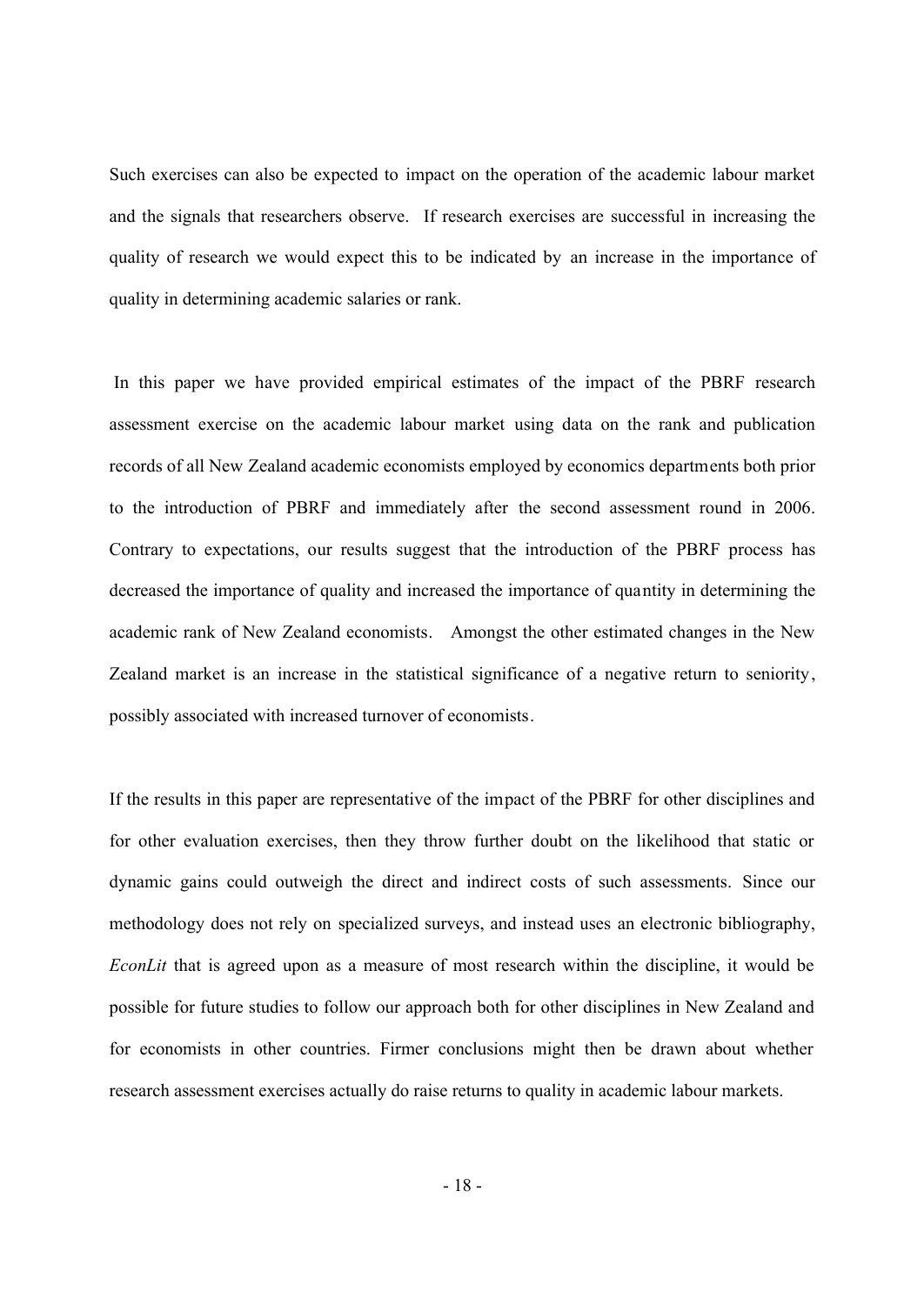# **References**

- Anderson, D., and Tressler, J. (2008) "Research Output in New Zealand Economics Departments 2000-2006", Working Papers in Economics 08/05, Department of Economics, University of Waikato, wwwrepec.org.
- Bairam, E. (1994) "Institutional affiliation of contributors to top economic journals, 1985-1990", *Journal of Economic Literature* 32(3): 674-679.
- Bairam, E. (1996) "Research productivity in New Zealand university economics departments, 1988- 1995", *New Zealand Economic Papers* 30(2): 229-241.
- Bauwens, Luc (1998) "A New Method to Rank University Research and Researchers in Economics in Belgium", unpublished paper, CORE, Universite Catholique de Louvain, Louvain, Belgium. (www.core.ucl.ac.be/econometrics/bauwens/rankings/method.doc)
- Beil, R. and Laband, D. (1996) "The American Economic Association dues structure", *Journal of Economic Perspectives* 10(4): 179-186.
- Boston, J., Mischewski, B. and Smyth, R. (2005) "Performance-Based Research Fund: Implications for research in the social sciences and social policy", *Social Policy Journal of New Zealand* 24(1): 55-84.
- Boyle, G. (2006) "Pay peanuts and get monkeys? Evidence from academia" *Working Paper* Social Science Research Network. Available at SSRN: http://ssrn.com/abstract=922180
- Bratsberg, B., Ragan, J. and Warren, J. (2003) "Negative Returns to Seniority: New Evidence in Academic Markets", *Industrial and Labor Relations Review* 56(2): 306-323.
- Cave, M., Hanney, S., and Kogan, M. (1991) *The Use of Performance Indicators in Higher Education* London: Jessica Kingsley Publishers.
- Coupé, T. (2003) "Revealed Performances: Worldwide Rankings of Economists and Economics Departments, 1990-2000", *Journal of the European Economic Association* 1(6): 1309- 1345.
- Coupé, T. (2004) "What do we know about ourselves? On the economics of economics", *Kyklos* 57(2): 197-215.
- Evans, L. and Quigley, N. (2006) "The Performance-Based Research Fund and the benefits of competition between universities", in *Evaluating the Performance-Based Research Fund: Framing the Debate*, Bakker, L., Boston, J., Campbell, L., and Smyth, R. eds., Institute of Policy Studies, Wellington, Chapter 9.
- Gibson, J. (2000) "Research productivity in New Zealand university economics departments: comment and update", *New Zealand Economic Papers* 34(1): 73-88.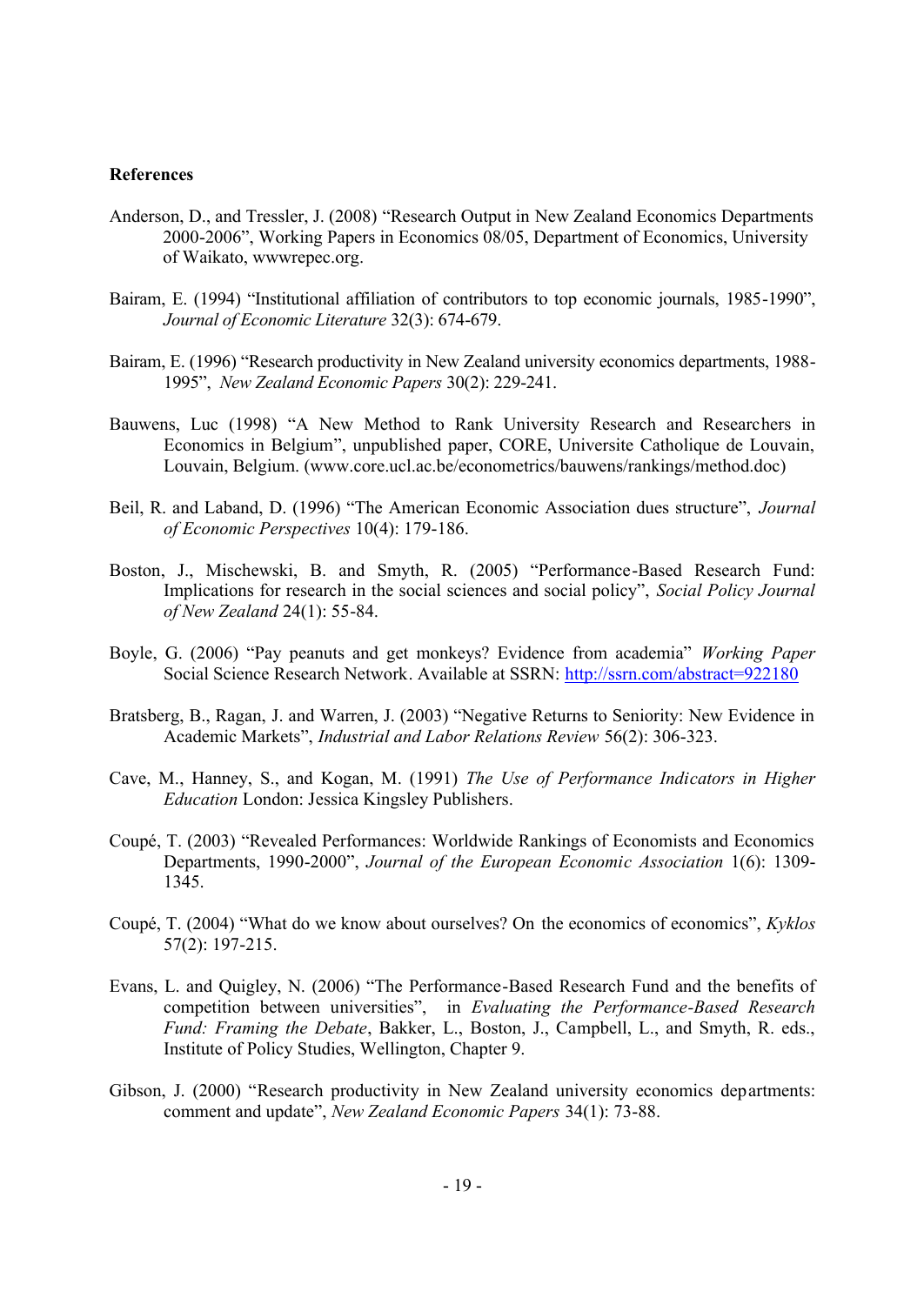- Hamermesh, D. (1989) "Why do Individual Effects Estimators Perform so Poorly? The Case of Academic Salaries", *Southern Journal of Economics* 56(1): 39-45.
- Hazledine, T. and Kurniawan, C. (2005) "Efficiency of New Zealand universities and the impact of the Performance Based Research Fund", *New Zealand Economic Papers* 39(2): 153-179.
- Hilmer, C. and Hilmer, M. (2005) "How do journal quality, co-authorship, and author order affect agricultural economists' salaries?", *American Journal of Agricultural Economics* 87(2): 509-523.
- Kalaitzidakis, P. Mamuneas, T. and Stengos, T. (2003) "Rankings of Academic Journals and Institutions in Economics", *Journal of the European Economic Association* 1(6): 1346- 1366.
- Mason, P., Steagall J., and Fabritius, M. (1997) "Economics Journal Rankings by Type of School: Perceptions Versus Citations", *Quarterly Journal of Business and Economics* 36(1): 69-79.
- Mallard, T. (2005) "Tertiary Education Funding Switches to Quality", Press Release 19 May 2005, New Zealand Government, www.beehive.govt.nz.
- Moore, W., Newman, R. and Turnbull G. (1998) "Do Faculty Salaries Decline with Seniority?", *Journal of Labor Economics* 16(2): 352-366.
- Moore, W., Newman R. and Turnbull G. (2001) "Reputational Capital and Academic Pay", *Economic Inquiry* 39: 663-671.
- Moore, W., Newman, R., Sloane, P., and Steely, J. (2002) "Productivity effects of Research Assessment Exercises", *mimeo* Department of Economics, Louisiana State University.
- Moore, W., Newman, R., and Terrell, D. (2007) "Academic pay in the United Kingdom and the United States: the differential returns to productivity and the lifetime earnings gap", *Southern Economic Journal* 73(3): 717-732.
- Ransom, M. (1993) "Seniority and Monopsony in the Academic Labor Market", *American Economic Review* 83(1): 221-233.
- Sastry, T. and Bekhradnia, B. (2006) *Using metrics to allocate research funds: A short evaluation of alternatives to the Research Assessment Exercise* London, Higher Education Policy Institute.
- Sauer, R. (1998) "Estimates of the returns to quality and co-authorship in economic academia", *Journal of Political Economy* 96(4): 856-866.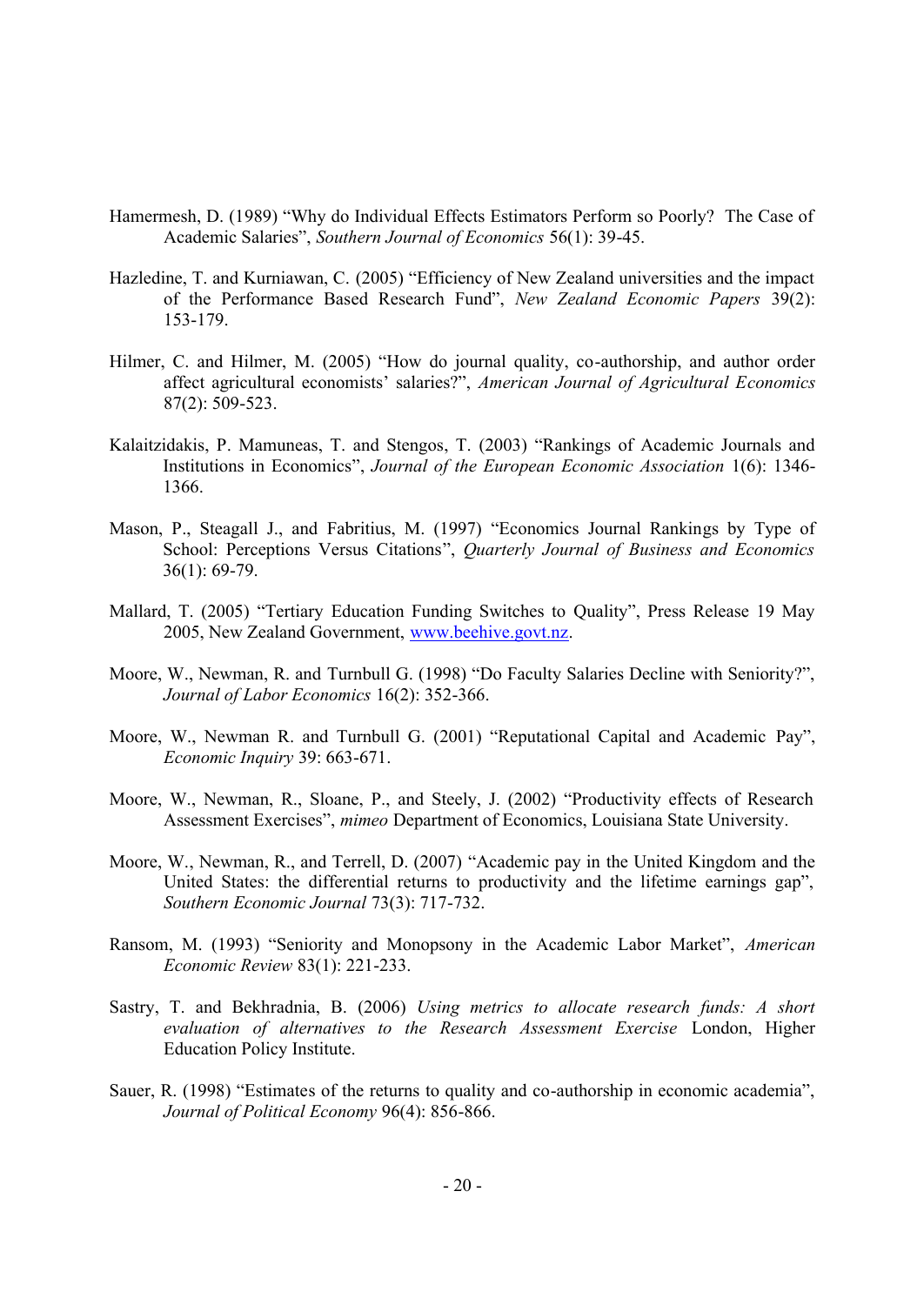- Talib, A. (2002) "The Research Assessment Exercise and motivation: a note on the difference in the impact on the active researchers and the non-active", *Higher Education Review* 34(1): 51-59.
- Tertiary Education Commission (2004) *Overview and key findings: Performance-based research fund, evaluating excellence: the 2003 assessment*. Wellington, Tertiary Education Commission.
- Towe, J. and Wright, D. (1995) "Research published by Australian economics and econometrics departments, 1988-93", *Economic Record* 71(1): 8-17.
- Walsh, P. (2004) *Transcript of Plenary Sessions, PBRF Forum: Evaluation of the Assessment Framework*, The Royal Society of New Zealand Social Sciences Committee, http://www.rsnz.govt.nz/advisory/social\_science/media/pbrf2004-plenary.php accessed 25 May 2008.
- WEB Research (2004) *Phase 1 Evaluation of the implementation of the PBRF and the conduct of the 2003 Quality Evaluation* Wellington, Centre for Research on Work, Education and Business Limited.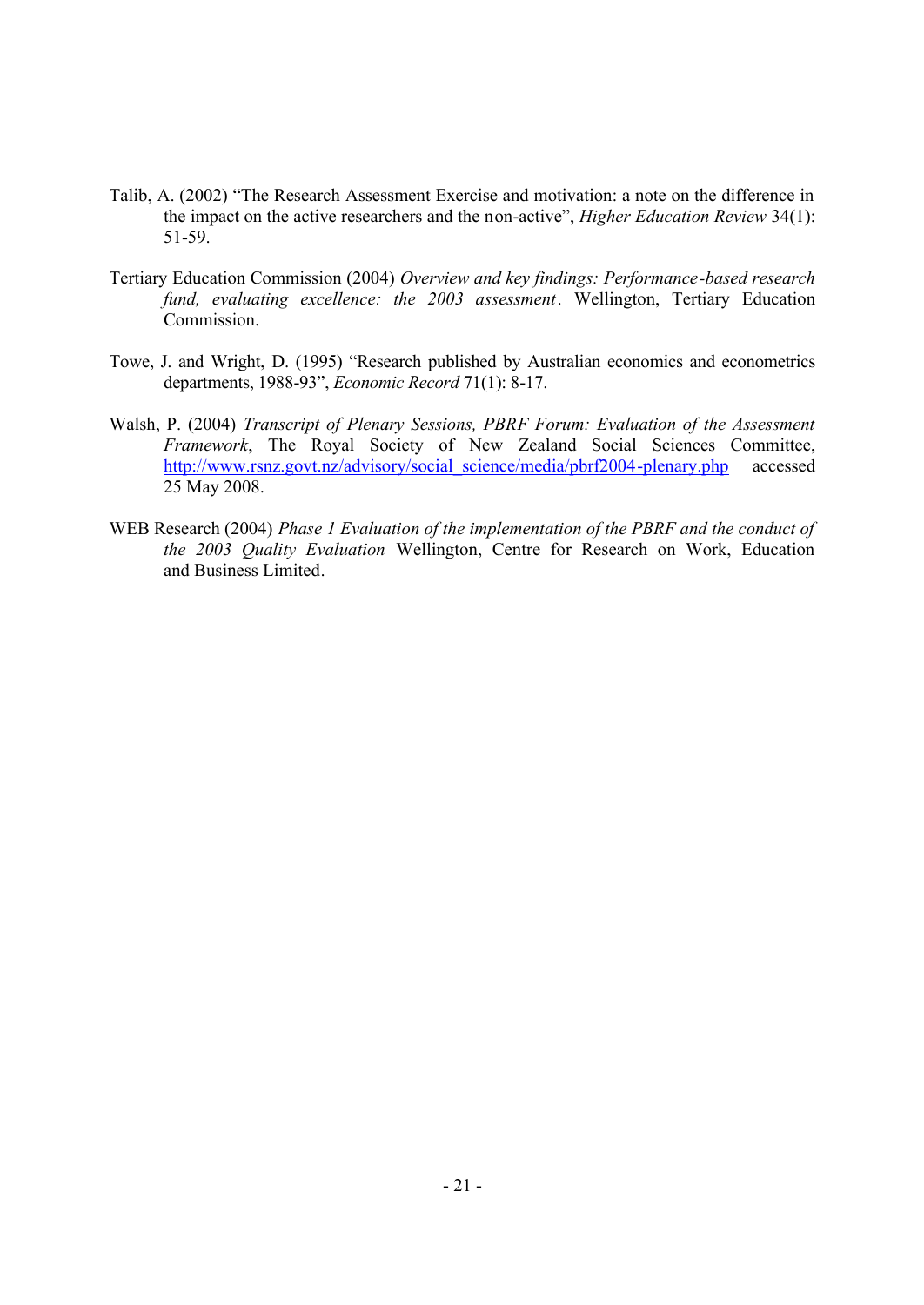| Table 1: Variable Definitions and Means (Standard Deviations) |  |
|---------------------------------------------------------------|--|
|---------------------------------------------------------------|--|

| Variable                     | 1999                  | 2007                  | Description                                                                                                        |
|------------------------------|-----------------------|-----------------------|--------------------------------------------------------------------------------------------------------------------|
| Dependent Variables          |                       |                       |                                                                                                                    |
| Professor                    | 0.139                 | 0.199                 | Academic is a Professor $(=1)$ , otherwise = 0                                                                     |
| Assoc. Professor             | 0.157                 | 0.199                 | Academic is an Associate Professor $(=1)$ , otherwise = 0                                                          |
| Senior Lecturer              | 0.519                 | 0.420                 | Academic is a Senior Lecturer $(=1)$ , otherwise $=0$                                                              |
| Lecturer                     | 0.185                 | 0.183                 | Academic is a Lecturer $(=1)$ , otherwise = 0                                                                      |
| <b>Explanatory Variables</b> |                       |                       |                                                                                                                    |
| Quantity                     | 46.407<br>(54.390)    | 62.056<br>(76.463)    | Lifetime quantity of <i>Economic Record-sized</i> journal pages<br>published (adjusted for number of co-authors)   |
| Quality measures             |                       |                       |                                                                                                                    |
| <b>Bauwens</b>               | 2.819<br>(25.270)     | $-0.455$<br>(27.726)  | Difference between impact-weighted (using Bauwens<br>weights) lifetime pages published and Quantity                |
| Coupé                        | 30.380<br>(88.417)    | 36.066<br>(112.305)   | Difference between impact-weighted (using Coupé impact<br>factor) lifetime pages published and Quantity            |
| <b>KMS</b>                   | 69.085<br>(261.613)   | 45.632<br>(189.830)   | Difference between impact-weighted (using KMS impact<br>factors) lifetime pages published and Quantity             |
| <b>MSF</b>                   | $-20.211$<br>(31.478) | $-32.772$<br>(48.804) | Difference between impact-weighted (with MSF perception<br>based weights) lifetime pages published and Quantity    |
| Demographic controls         |                       |                       |                                                                                                                    |
| Experience                   | 13.917<br>(7.715)     | 14.817<br>(9.916)     | Years since receipt of highest degree (or publication of first<br>article if earlier)                              |
| Seniority                    | 10.287                | 10.344                | Years of employment at current university                                                                          |
|                              | (7.413)               | (8.704)               |                                                                                                                    |
| PhD?                         | 0.833<br>(0.374)      | 0.901<br>(0.300)      | Highest degree is PhD                                                                                              |
| Ranked PhD?                  | 0.361<br>(0.483)      | 0.313<br>(0.465)      | PhD is from a department in top 30 contributors to one or<br>more of the leading five journals (from Bairam, 1994) |
| Male                         | 0.861                 | 0.779                 | Person is male $(=1)$ or female $(=0)$                                                                             |
|                              | (0.347)               | (0.417)               |                                                                                                                    |
| In Previous Data?            | $\ddotsc$             | 0.496                 | Person was in the 1999 dataset $(=1)$                                                                              |
| Observations                 | 108                   | (0.502)<br>131        |                                                                                                                    |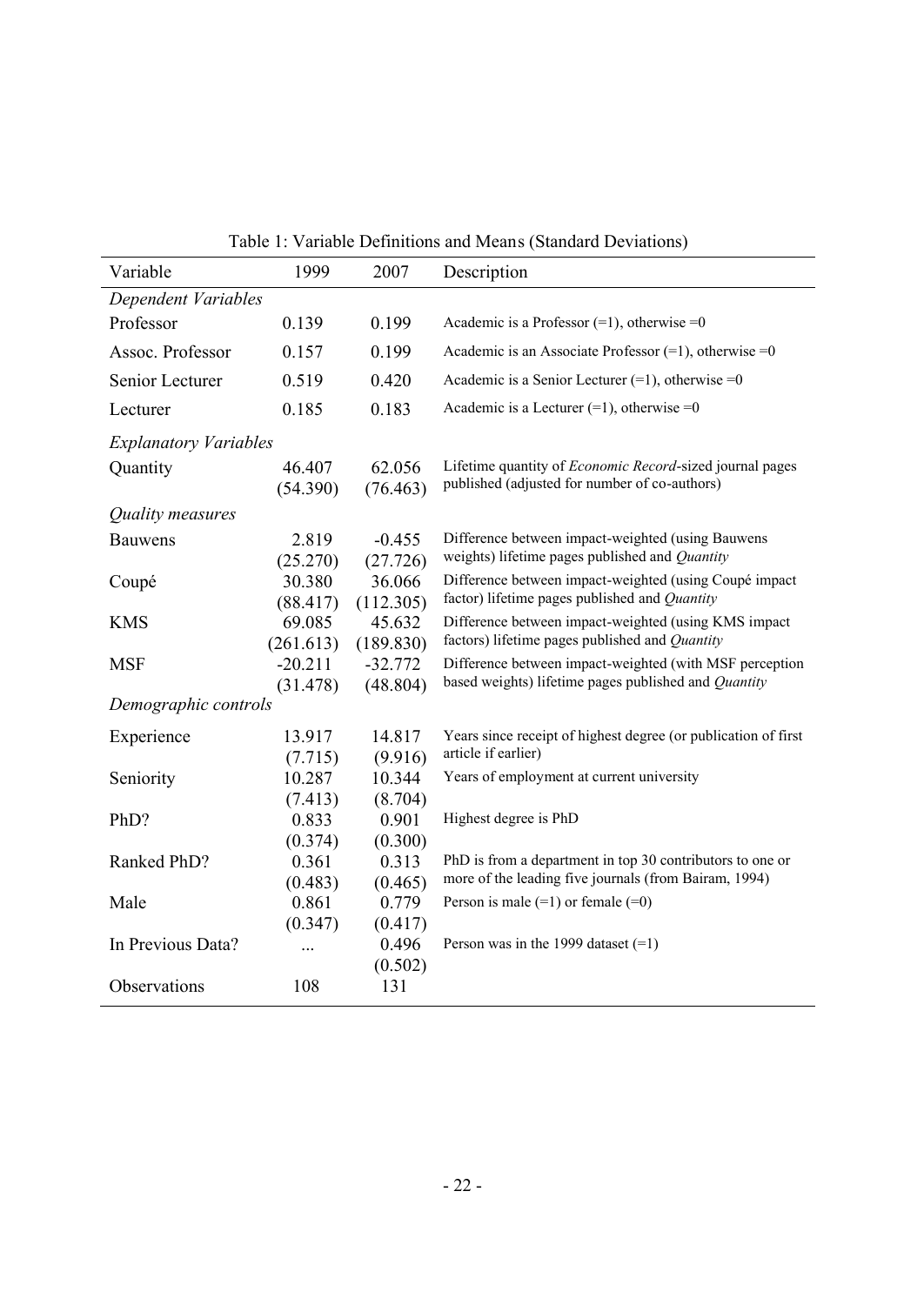|                            |                |             | Weighting Scheme for Journal Impact Factors |             |
|----------------------------|----------------|-------------|---------------------------------------------|-------------|
|                            | <b>Bauwens</b> | Coupé       | <b>KMS</b>                                  | <b>MSF</b>  |
| Quantity                   | 0.036          | 0.026       | 0.027                                       | 0.057       |
|                            | $(5.24)$ **    | $(4.32)$ ** | $(3.71)$ **                                 | $(4.02)$ ** |
| Quality                    | 0.063          | 0.015       | 0.005                                       | 0.058       |
|                            | $(3.88)$ **    | $(2.82)$ ** | $(2.75)$ **                                 | $(3.36)$ ** |
| Experience                 | 0.563          | 0.513       | 0.512                                       | 0.581       |
|                            | $(3.66)$ **    | $(3.34)$ ** | $(3.36)$ **                                 | $(3.62)$ ** |
| Experience squared         | $-0.010$       | $-0.008$    | $-0.007$                                    | $-0.010$    |
|                            | $(2.21)$ *     | (1.55)      | (1.49)                                      | $(2.15)^*$  |
| Seniority                  | 0.080          | 0.024       | 0.015                                       | 0.058       |
|                            | (1.08)         | (0.23)      | (0.16)                                      | (0.68)      |
| PhD?                       | 3.133          | 2.672       | 2.935                                       | 3.268       |
|                            | $(3.17)$ **    | $(3.05)$ ** | $(3.40)$ **                                 | $(3.51)$ ** |
| Ranked PhD?                | $-1.526$       | $-1.275$    | $-0.814$                                    | $-1.140$    |
|                            | $(1.74) +$     | (1.56)      | (1.10)                                      | (1.41)      |
| Male                       | 0.934          | 0.649       | 0.088                                       | 0.153       |
|                            | (1.44)         | (1.15)      | (0.15)                                      | (0.26)      |
| <b>Fixed Effects</b>       |                |             |                                             |             |
| Canterbury                 | $-1.786$       | $-1.726$    | $-1.296$                                    | $-1.311$    |
|                            | $(1.88) +$     | (1.57)      | (1.30)                                      | (1.27)      |
| Lincoln                    | 1.898          | 1.801       | 2.208                                       | 1.793       |
|                            | $(2.28)$ *     | $(2.25)^*$  | $(2.61)$ **                                 | $(2.00)*$   |
| Massey                     | 0.285          | 0.539       | 0.780                                       | 0.730       |
|                            | (0.26)         | (0.50)      | (0.69)                                      | (0.68)      |
| Otago                      | $-0.322$       | 0.106       | 0.562                                       | 0.220       |
|                            | (0.41)         | (0.14)      | (0.65)                                      | (0.22)      |
| Victoria                   | 0.068          | 0.303       | 0.925                                       | 0.678       |
|                            | (0.09)         | (0.43)      | (1.27)                                      | (0.86)      |
| Waikato                    | $-0.058$       | 0.344       | 0.736                                       | 0.010       |
|                            | (0.05)         | (0.36)      | (0.83)                                      | (0.01)      |
| <b>Cut Points</b>          |                |             |                                             |             |
| Senior Lecturer            | 7.098          | 6.085       | 6.429                                       | 6.914       |
| <b>Associate Professor</b> | 13.040         | 11.557      | 11.700                                      | 12.320      |
| Professor                  | 15.325         | 13.693      | 13.801                                      | 14.596      |
| Pseudo- $R^2$              | 0.505          | 0.470       | 0.456                                       | 0.479       |
| Zero-slopes $\chi^2$ test  | 80.40**        | 85.68**     | $71.27**$                                   | 68.78**     |

Table 2: Determinants of Academic Rank: New Zealand Economists, 1999

*Note:* Robust *t*-statistics in ( ), with statistical significance at 10%, 5% and 1% level denoted by +, \*, \*\*. *N*=108. The excluded dummy category is a female without a PhD at Auckland. The cut-points give the value that needs to be exceeded by the linear index (plus random error) to allocate the *j*th person to a particular academic rank.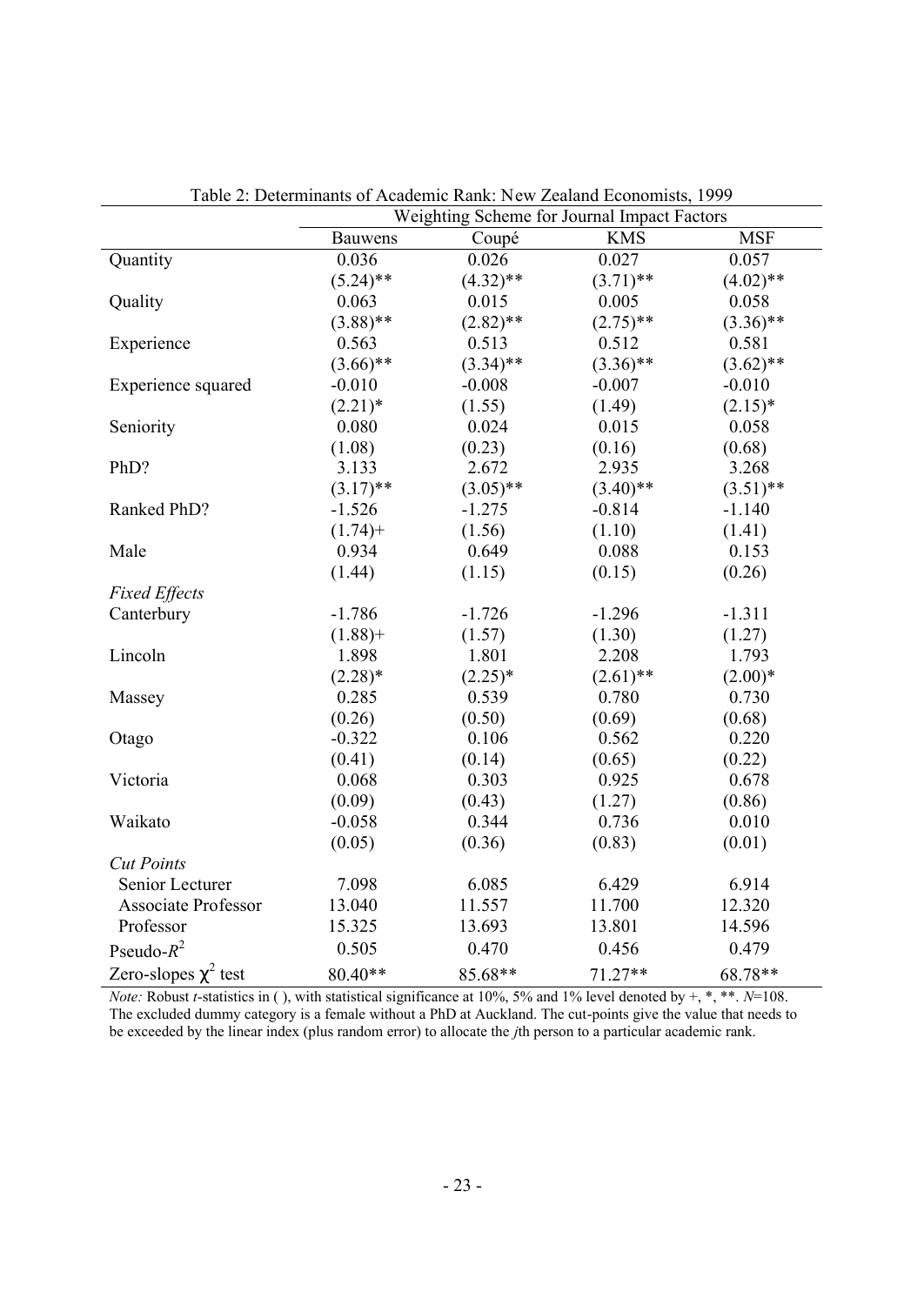|                  |                     |                    | Table 5. Marginal Effects for Quantity and Quanty, 1999 |                 |                  |       |
|------------------|---------------------|--------------------|---------------------------------------------------------|-----------------|------------------|-------|
|                  |                     | Quantity           |                                                         | Quality         | Abs. difference  | Std   |
|                  | $\Delta P/\Delta X$ | std error          | $\Delta P/\Delta X$                                     | std error       | $(Quant - Qual)$ | error |
| Prob of being a: |                     |                    |                                                         | Bauwens weights |                  |       |
| Lecturer         | $-0.095$            | 0.025              | $-0.080$                                                | 0.026           | 0.015            | 0.019 |
| Senior Lecturer  | $-0.077$            | 0.044              | $-0.058$                                                | 0.041           | 0.019            | 0.027 |
| Assoc. Professor | 0.038               | 0.035              | 0.031                                                   | 0.030           | 0.007            | 0.014 |
| Professor        | 0.134               | 0.038              | 0.106                                                   | 0.042           | 0.027            | 0.034 |
|                  |                     |                    |                                                         |                 |                  |       |
| Prob of being a: |                     |                    |                                                         | Coupé weights   |                  |       |
| Lecturer         | $-0.079$            | 0.025              | $-0.075$                                                | 0.026           | 0.003            | 0.025 |
| Senior Lecturer  | $-0.054$            | 0.032              | $-0.050$                                                | 0.033           | 0.004            | 0.032 |
| Assoc. Professor | 0.036               | 0.032              | 0.034                                                   | 0.028           | 0.002            | 0.016 |
| Professor        | 0.097               | 0.025              | 0.091                                                   | 0.037           | 0.006            | 0.042 |
| Prob of being a: |                     | <b>KMS</b> weights |                                                         |                 |                  |       |
| Lecturer         | $-0.082$            | 0.023              | $-0.072$                                                | 0.027           | 0.010            | 0.026 |
| Senior Lecturer  | $-0.059$            | 0.041              | $-0.047$                                                | 0.053           | 0.012            | 0.035 |
| Assoc. Professor | 0.037               | 0.027              | 0.032                                                   | 0.028           | 0.005            | 0.016 |
| Professor        | 0.104               | 0.035              | 0.087                                                   | 0.051           | 0.017            | 0.045 |
|                  |                     |                    |                                                         |                 |                  |       |
| Prob of being a: |                     |                    |                                                         | MSF weights     |                  |       |
| Lecturer         | $-0.141$            | 0.032              | $-0.095$                                                | 0.027           | 0.045            | 0.018 |
| Senior Lecturer  | $-0.169$            | 0.073              | $-0.075$                                                | 0.046           | 0.094            | 0.042 |
| Assoc. Professor | 0.074               | 0.042              | 0.048                                                   | 0.030           | 0.026            | 0.025 |
| Professor        | 0.236               | 0.072              | 0.122                                                   | 0.046           | 0.113            | 0.046 |

| Table 3: Marginal Effects for Quantity and Quality, 1999 |  |  |  |
|----------------------------------------------------------|--|--|--|
|                                                          |  |  |  |

*Notes:*

The marginal effects,  $∂P/∂X$ , are the change in the predicted probabilities following a one standard deviation increase in either Quantity or Quality, with all other variables held at their original position and using the coefficients in Table 2 to generate the predictions. The reported values are averaged over all observations. The standard errors are calculated from 100 bootstrap replications.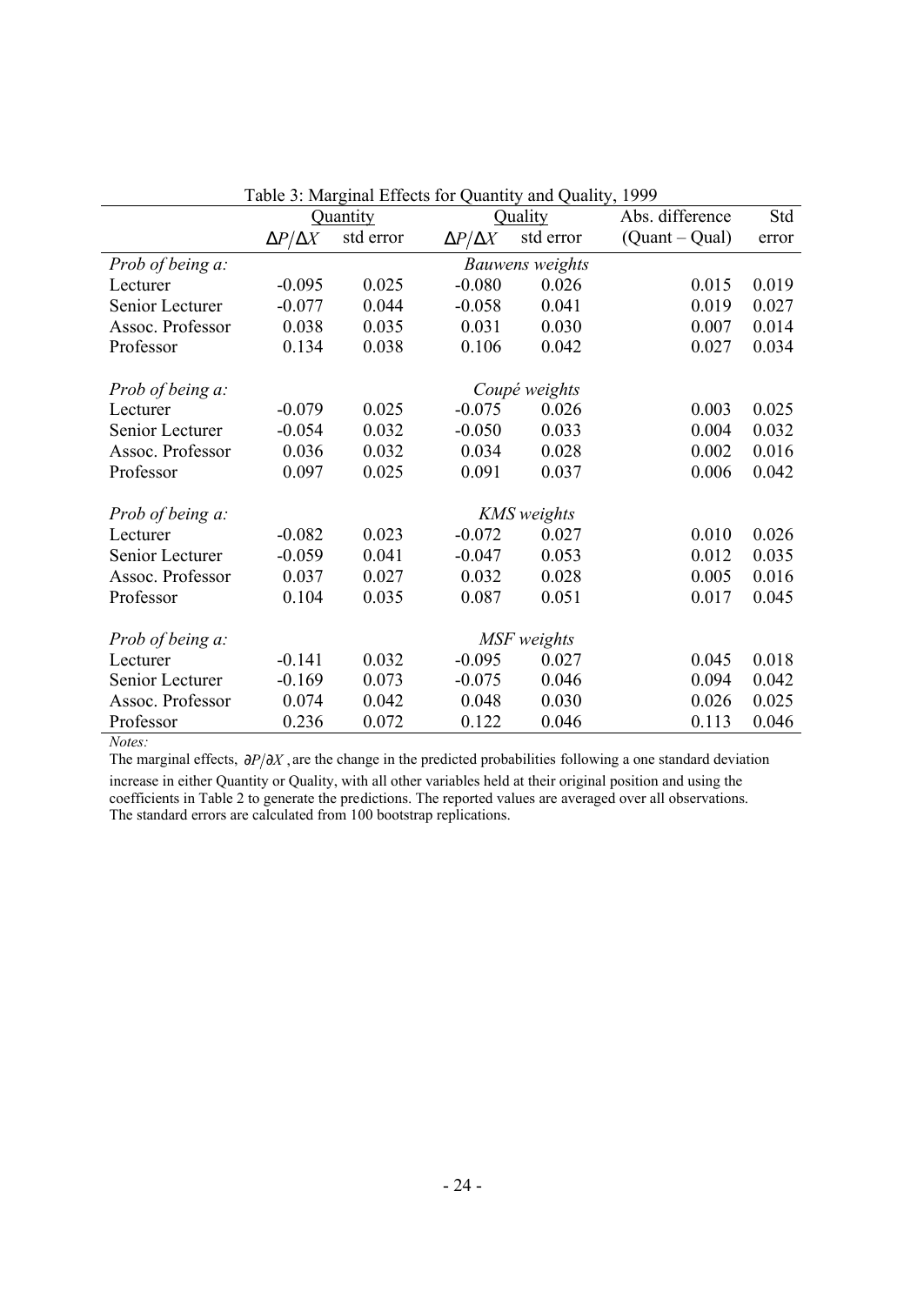|                            | Weighting Scheme for Journal Impact Factors |             |             |             |
|----------------------------|---------------------------------------------|-------------|-------------|-------------|
|                            | <b>Bauwens</b>                              | Coupé       | <b>KMS</b>  | <b>MSF</b>  |
| Quantity                   | 0.033                                       | 0.023       | 0.025       | 0.044       |
|                            | $(6.33)$ **                                 | $(4.82)$ ** | $(4.09)$ ** | $(3.51)$ ** |
| Quality                    | 0.045                                       | 0.008       | 0.003       | 0.030       |
|                            | $(3.60)$ **                                 | $(2.43)*$   | $(1.90) +$  | $(2.21)^*$  |
| Experience                 | 0.335                                       | 0.372       | 0.380       | 0.377       |
|                            | $(3.43)$ **                                 | $(4.11)$ ** | $(4.34)$ ** | $(4.16)$ ** |
| Experience squared         | $-0.004$                                    | $-0.005$    | $-0.005$    | $-0.005$    |
|                            | $(1.69) +$                                  | $(1.91) +$  | $(2.06)^*$  | $(2.02)^*$  |
| Seniority                  | $-0.084$                                    | $-0.109$    | $-0.115$    | $-0.112$    |
|                            | (1.62)                                      | $(2.21)^*$  | $(2.38)*$   | $(2.22)^*$  |
| PhD?                       | 1.722                                       | 1.804       | 1.840       | 1.738       |
|                            | $(2.01)*$                                   | $(2.16)^*$  | $(2.19)*$   | $(2.06)*$   |
| Ranked PhD?                | $-0.838$                                    | $-0.646$    | $-0.760$    | $-0.495$    |
|                            | (1.21)                                      | (0.85)      | (1.03)      | (0.75)      |
| Male                       | 0.759                                       | 0.746       | 0.730       | 0.686       |
|                            | $(1.68) +$                                  | $(1.68) +$  | (1.64)      | (1.53)      |
| <b>Fixed Effects</b>       |                                             |             |             |             |
| <b>AUT</b>                 | 2.134                                       | 1.885       | 1.905       | 2.010       |
|                            | $(2.17)^*$                                  | $(2.18)*$   | $(2.32)^*$  | $(2.12)^*$  |
| Canterbury                 | $-0.714$                                    | $-0.878$    | $-0.663$    | $-0.604$    |
|                            | (0.90)                                      | (1.02)      | (0.78)      | (0.74)      |
| Lincoln                    | 0.981                                       | 0.741       | 0.763       | 1.035       |
|                            | (0.98)                                      | (0.77)      | (0.80)      | (0.98)      |
| Massey                     | 1.185                                       | 1.043       | 1.002       | 1.129       |
|                            | (1.59)                                      | (1.36)      | (1.22)      | (1.44)      |
| Otago                      | $-0.855$                                    | $-0.825$    | $-0.763$    | $-0.837$    |
|                            | (0.97)                                      | (0.95)      | (0.86)      | (0.97)      |
| Victoria                   | $-1.364$                                    | $-1.353$    | $-0.868$    | $-0.984$    |
|                            | $(2.13)*$                                   | $(2.11)^*$  | (1.40)      | (1.59)      |
| Waikato                    | 0.495                                       | 0.377       | 0.474       | 0.511       |
|                            | (0.57)                                      | (0.44)      | (0.57)      | (0.58)      |
| <b>Cut Points</b>          |                                             |             |             |             |
| Senior Lecturer            | 3.195                                       | 3.236       | 3.360       | 3.282       |
| <b>Associate Professor</b> | 7.284                                       | 7.187       | 7.305       | 7.205       |
| Professor                  | 9.686                                       | 9.509       | 9.527       | 9.494       |
| Pseudo- $R^2$              | 0.449                                       | 0.429       | 0.416       | 0.422       |
| Zero-slopes $\chi^2$ test  | $120.71**$                                  | 102.38**    | 76.51**     | $77.53**$   |

Table 4: Determinants of Academic Rank: New Zealand Economists, 2007

*Note:* Robust *t*-statistics in ( ), with statistical significance at 10%, 5% and 1% level denoted by  $+, *, **$ . *N*=131. The excluded dummy category is a female without a PhD at Auckland. The cut-points give the value that needs to be exceeded by the linear index (plus random error) to allocate the *j*th person to a particular academic rank.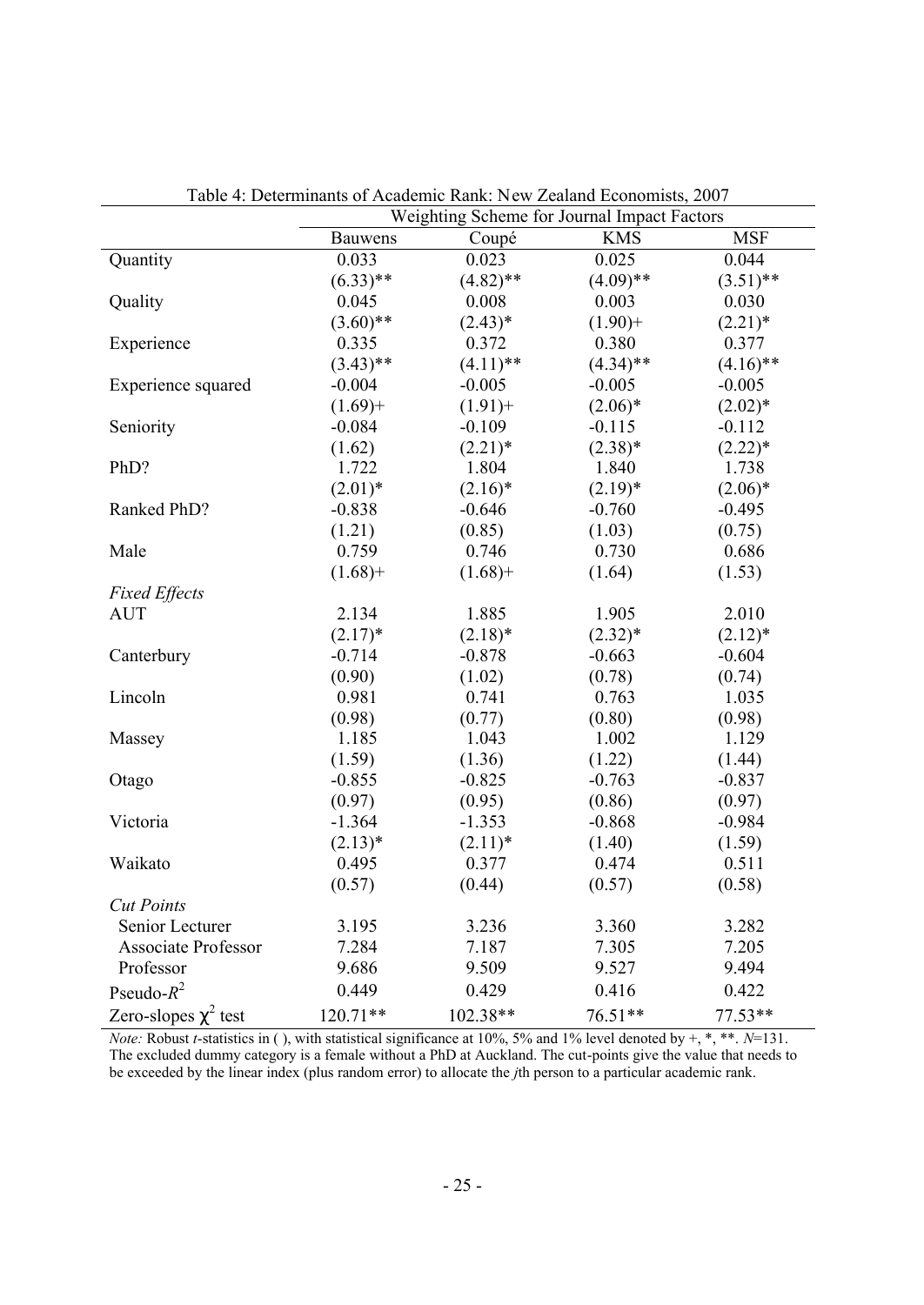|                  |                     |           | Fable 5. Ividigman Errects for Quantity and Quanty, 2007 |                    |                  |       |
|------------------|---------------------|-----------|----------------------------------------------------------|--------------------|------------------|-------|
|                  |                     | Quantity  |                                                          | Quality            | Abs. difference  | Std   |
|                  | $\Delta P/\Delta X$ | std error | $\Delta P/\Delta X$                                      | std error          | $(Quant - Qual)$ | error |
| Prob of being a: |                     |           |                                                          | Bauwens weights    |                  |       |
| Lecturer         | $-0.136$            | 0.036     | $-0.081$                                                 | 0.030              | 0.055            | 0.027 |
| Senior Lecturer  | $-0.141$            | 0.059     | $-0.051$                                                 | 0.041              | 0.090            | 0.045 |
| Assoc. Professor | 0.072               | 0.043     | 0.044                                                    | 0.030              | 0.028            | 0.030 |
| Professor        | 0.205               | 0.053     | 0.089                                                    | 0.038              | 0.116            | 0.048 |
| Prob of being a: |                     |           |                                                          | Coupé weights      |                  |       |
| Lecturer         | $-0.109$            | 0.035     | $-0.063$                                                 | 0.030              | 0.046            | 0.039 |
| Senior Lecturer  | $-0.086$            | 0.042     | $-0.033$                                                 | 0.036              | 0.053            | 0.050 |
| Assoc. Professor | 0.056               | 0.034     | 0.031                                                    | 0.024              | 0.025            | 0.032 |
| Professor        | 0.139               | 0.045     | 0.064                                                    | 0.040              | 0.075            | 0.060 |
|                  |                     |           |                                                          |                    |                  |       |
| Prob of being a: |                     | 0.033     |                                                          | <b>KMS</b> weights |                  |       |
| Lecturer         | $-0.118$            |           | $-0.038$                                                 | 0.025              | 0.079            | 0.038 |
| Senior Lecturer  | $-0.096$            | 0.044     | $-0.016$                                                 | 0.018              | 0.080            | 0.043 |
| Assoc. Professor | 0.052               | 0.032     | 0.016                                                    | 0.015              | 0.035            | 0.032 |
| Professor        | 0.162               | 0.048     | 0.038                                                    | 0.026              | 0.125            | 0.052 |
| Prob of being a: |                     |           |                                                          | MSF weights        |                  |       |
| Lecturer         | $-0.162$            | 0.036     | $-0.098$                                                 | 0.039              | 0.063            | 0.035 |
| Senior Lecturer  | $-0.212$            | 0.084     | $-0.068$                                                 | 0.060              | 0.144            | 0.051 |
| Assoc. Professor | 0.060               | 0.047     | 0.050                                                    | 0.034              | 0.011            | 0.046 |
| Professor        | 0.314               | 0.103     | 0.117                                                    | 0.069              | 0.197            | 0.060 |

| Table 5: Marginal Effects for Quantity and Quality, 2007 |  |  |
|----------------------------------------------------------|--|--|
|                                                          |  |  |

*Notes:*

The marginal effects,  $∂P/∂X$ , are the change in the predicted probabilities following a one standard deviation increase in either Quantity or Quality, with all other variables held at their original position and using the coefficients in Table 4 to generate the predictions. The reported values are averaged over all observations. The standard errors are calculated from 100 bootstrap replications.